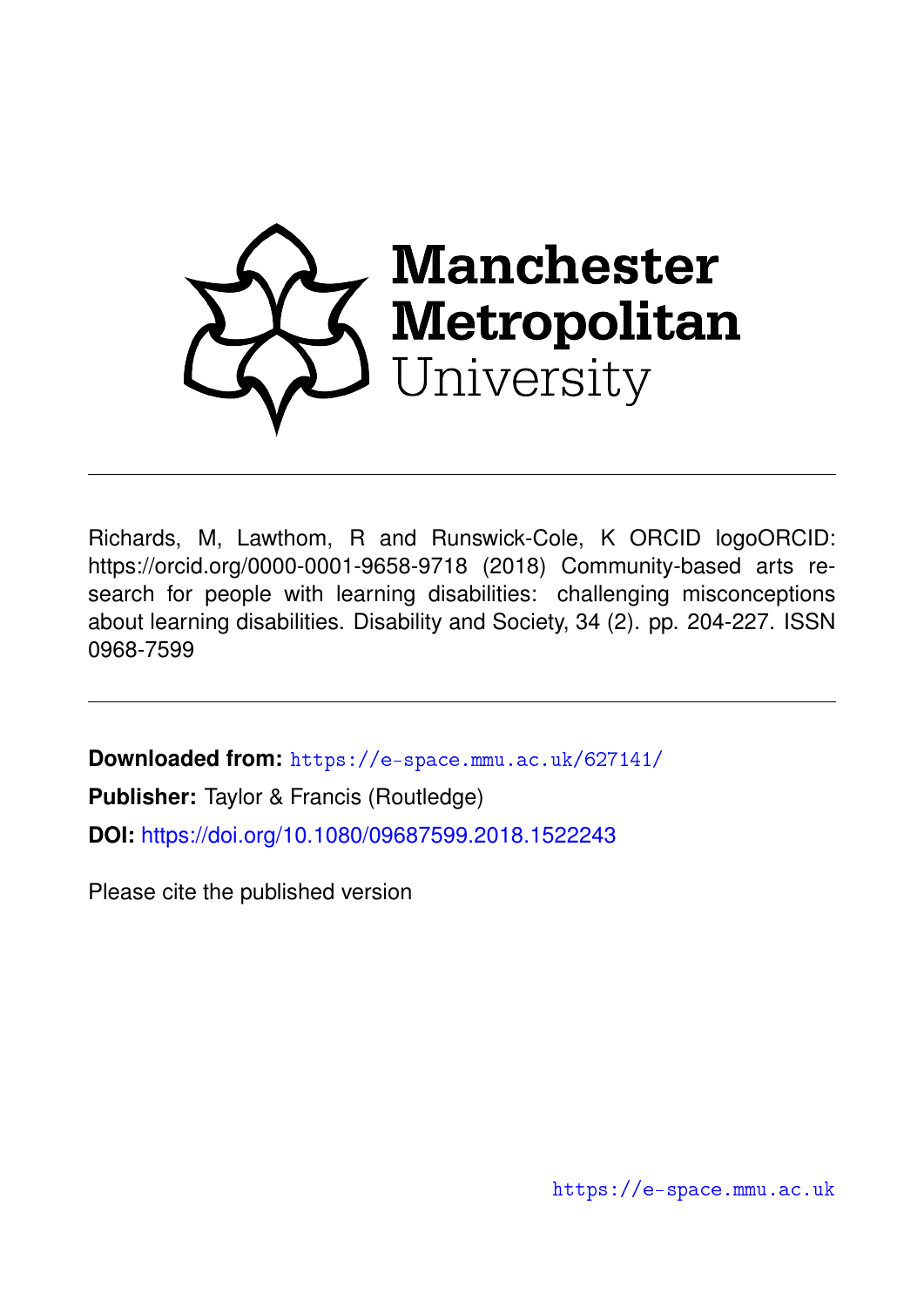# **Community-based arts research for people with learning disabilities: challenging misconceptions about learning disabilities**

#### **Abstract**

 This article presents some of the community-based artwork of a group of men with learning disabilities, who aimed to challenge some of the misconceptions associated with learning disabilities. People with learning disabilities regularly face many forms of direct and indirect stigma. The consequences of such negative perceptions may affect individuals' social relationships and ensure that barriers are strengthened that prevent their full inclusion. The men in this project used a series of visual and creative methods to challenge some of these misconceptions by telling stories through art, demonstrating skill through photography, using poetry to talk about sexual identity, and improvising drama and filmmaking to challenge stigma, and through sculpture expressed their voices. Thus, by doing so, they were able to challenge some of the stigma associated with learning disabilities, indicating that community- based arts research is a valuable way in which to promote the voices of people with learning disabilities.

- 
- 
- 
- 
- 
- 
- 
- 
- 
-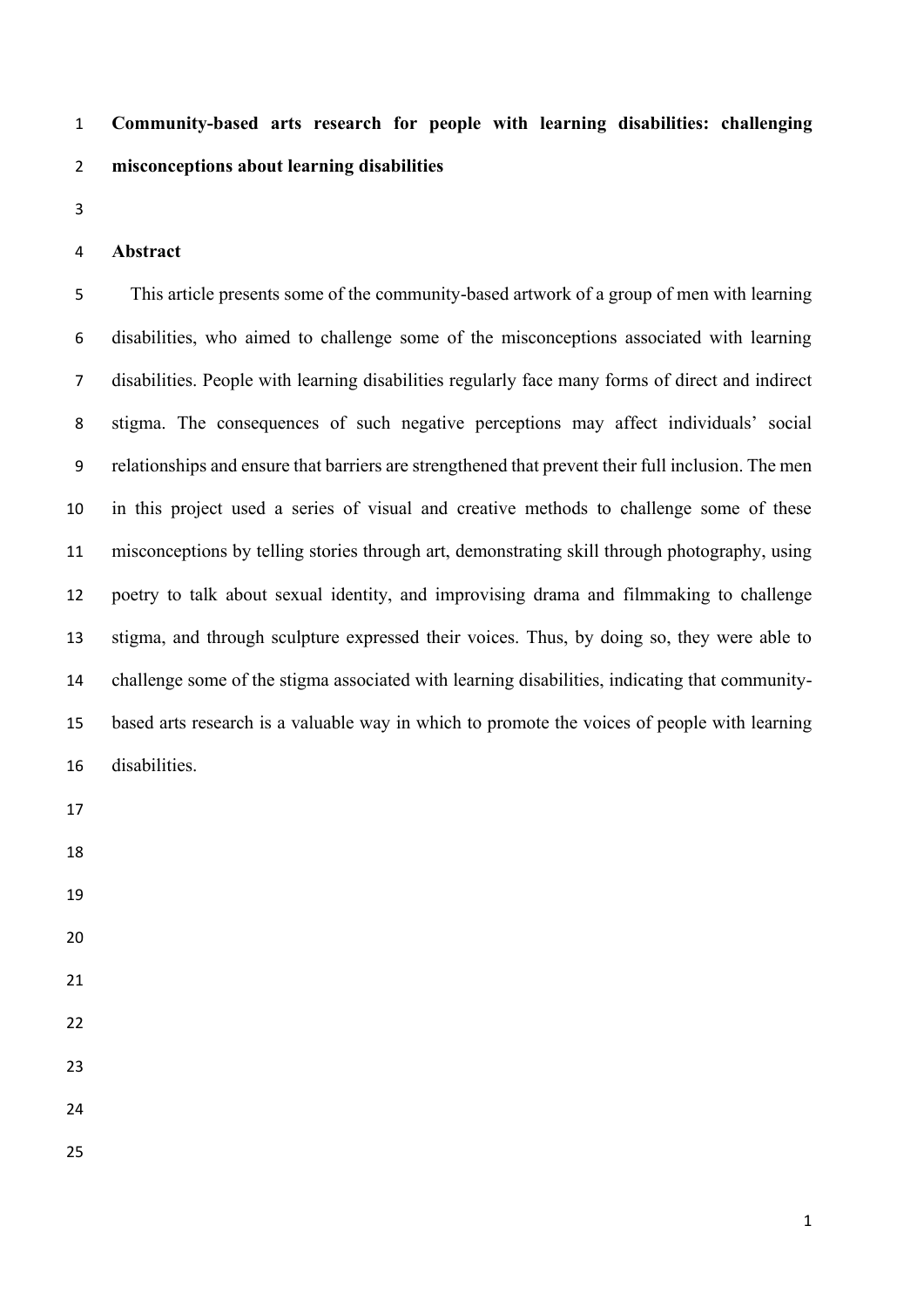#### **Community-based arts research – what does it achieve?**

| 28         | There is growing evidence that community-based arts projects can provide many benefits to       |
|------------|-------------------------------------------------------------------------------------------------|
| 29         | health and social well-being, educational standards, neighbourhood renewal and economic         |
| 30         | development in communities (Selkrig, 2011; Lawthom et al., 2012; Harris et al., 2016; Sharkey   |
| 31         | et al., 2016). Community-based arts, however, has highlighted not only the positive benefits to |
| 32         | individuals and groups, such as improving health and social well-being. Indeed, artistic        |
| 33         | interventions are a recommended part of healthcare provision in primary care and community      |
| 34         | settings (Crone et al., 2013), for example, for people with dementia (Department of Health,     |
| 35         | 2007; Camic et al., 2014). Lawson et al. (2014) go as far as to say that community arts can     |
| 36         | present opportunities for artistic expression, and community-based arts enables people,         |
| 37         | regardless of their ability, to develop skills relating to confidence, self-esteem and          |
| 38         | communication (Argyle and Bolton, 2005; Davies et al., 2012):                                   |
| 39         |                                                                                                 |
| $\sqrt{2}$ | Community only uncleate mosquet consentmine for exceptivity and subjects                        |

 Community arts projects present opportunities for creativity and artistic expression, rather than therapy per se, and accept participants regardless of their initial level of artistic ability (Lawson et al., 2014, pp. 1–2).

 Clennon et al. (2016) further suggest that the collective gain that may be achieved by participating in community-based arts can lead to transformative social change (also see Purcell, 2009; Swindells et al., 2013). This is in contrast to community-arts-informed research, which can be created for the sake of scholarship and research (Cahnmann-Taylor, 2007; Shannon-Baker, 2015), with a concern for advancing knowledge rather than developing visually pleasing works of art that is accessible to all (Cole and Knowles, 2008). Instead,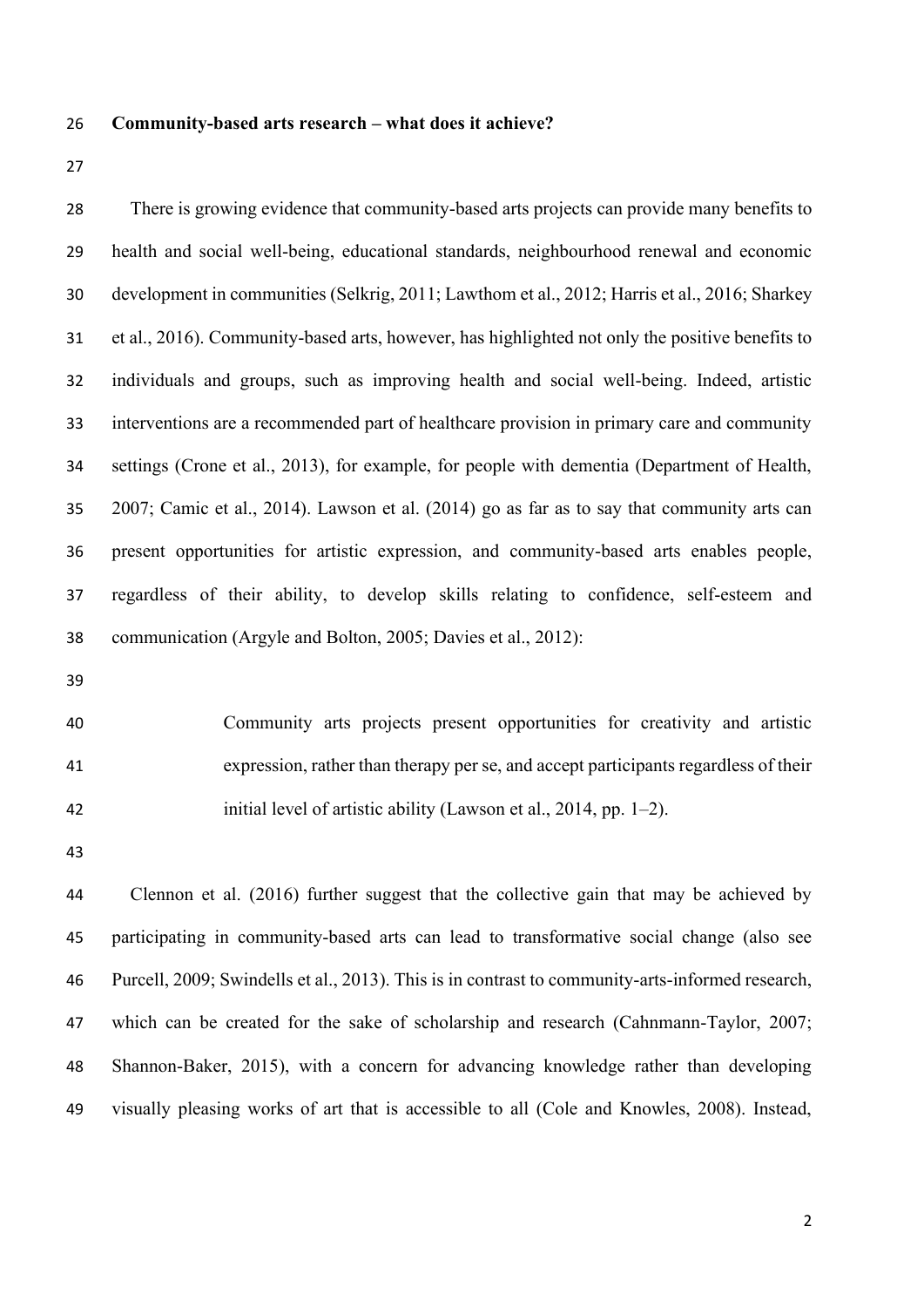community-based arts can uncover knowledge on people's lives that may not be accessible through other means that are used in research (Ledger and Edwards, 2011).

 Community-based arts research, however, has also been used to tell stories of oppression and exclusion of marginalised groups in society, suggesting that community-based arts research contributes to social justice issues. For example, Clennon (2013) explored the transformative effect of participating in community music sessions on young offenders' attitudes towards criminal behaviour. Furthermore, Chappell and Chappell (2016) examined public performance installations created by students based on the needs of bilingual families in schools, suggesting that critical arts-based pedagogies can build on collaborative processes that respect minority groups in contemporary society. Community-based arts research, therefore, can transcend the boundaries of those who can engage in this type of research, building safe and inclusive spaces wherein, for instance, people with learning disabilities are not limited because of their disabilities (Levy et al., 2017).

#### **Community-based arts research methods and people with learning disabilities**

 One way of encouraging inclusion and participation in community-based arts research is through photographic methods. 'Photovoice' has been used widely with marginalised groups, particularly with people with learning disabilities, and is a way of using photography so as to find out more about people and their lives, which transcends many constraints associated with accessibility (Booth and Booth, 2003; Aldridge, 2012; Payne et al., 2016). Thus, the process of using photography can encourage people to use technology to represent their identity and emotions in a way that is accessible. Booth and Booth (2003) described Photovoice as giving people cameras to take pictures that capture their life in society. In other words, Photovoice puts people in control of how they represent themselves. For example, Rose (2007) suggested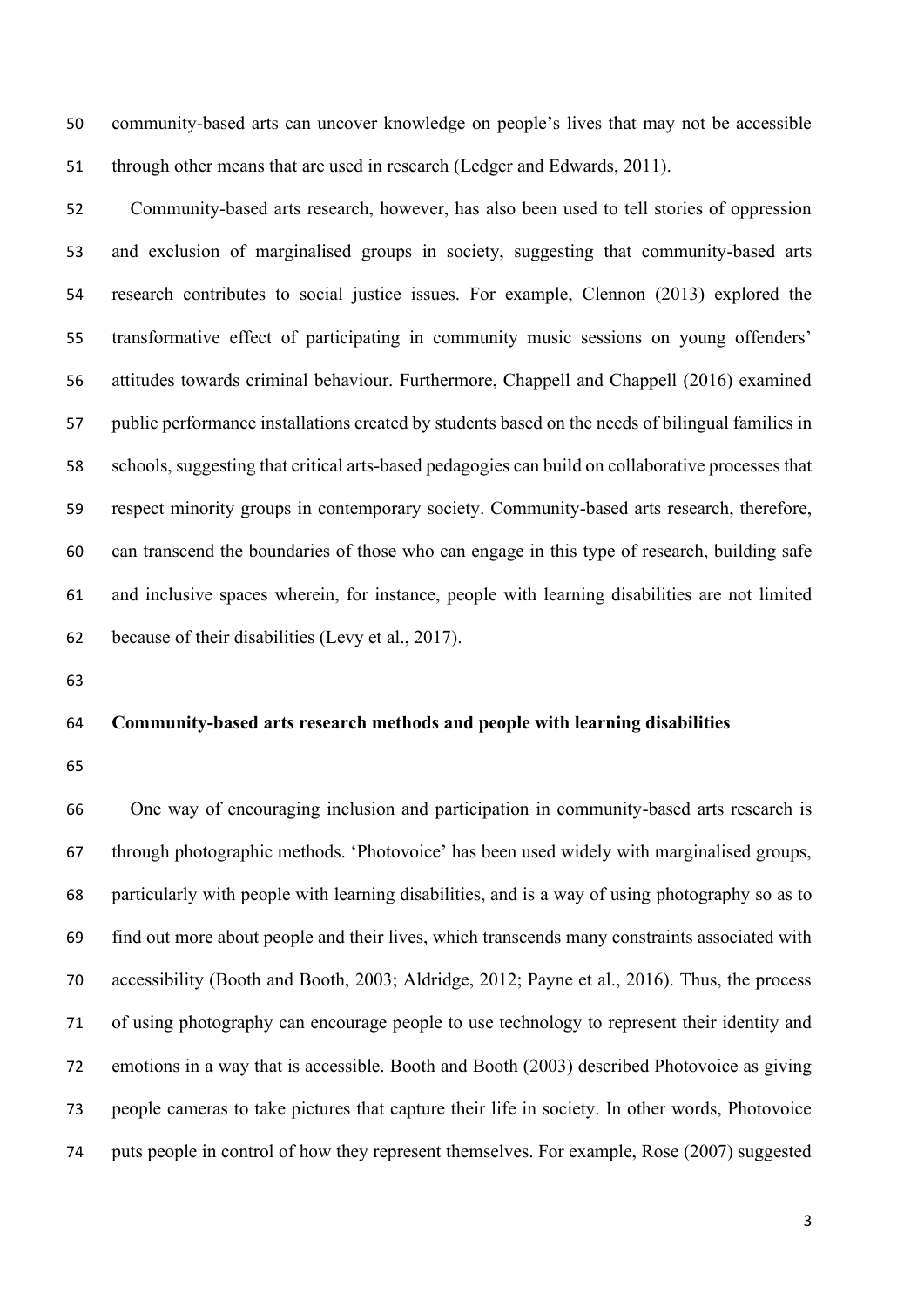that the 'visual' can act as a trigger for memories and thoughts, which is a powerful way in which to capture experiences in life. Moreover, Photovoice sets out to convey the perspective of the person using the camera, allowing them to think about their context and share the story of the pictures that they take (Teti, Cheak-Zamora, Lolli, and Maurer-Batjer, 2016).

 Using Photovoice creates revealing forms of data (Hodgetts et al., 2011); similarly, using methods such as camcorders and arts and crafts, it can be used to represent how identity is represented in society and to share stories about life. In recent years, there has been a growing interest in the use of participatory video filming, which may involve participants in the community raising topics to discuss concerning issues in their lives and creating a film to depict such thoughts (Shaw and Robertson, 1997; Hakak and Holmes, 2017). Typically, participants may take on the roles of co-filmmakers and use the camera technology provided, whilst creating a storyboard through collaborating with others (Davidson, 2015; Sitter, 2015). Throughout a range of methods, community-based arts research can be useful for people wanting to express their feelings or explaining experiences who have difficulties in expressing themselves orally (see Fullana et al., 2014; Bridger et al., 2016). Similarly, research has found that the use of drama in theatrical work with people who have learning disabilities can provide active participation and enjoyment, as well as skill development and social inclusion (Stickley, Crosbie and Hui, 2012). Drama can also be a way in which to be spontaneous and to escape from their day-to-day lives (Fenech, 2009; Trowsdale and Hayhow, 2015). Likewise, poetry may have a similar effect of empowerment and inclusion. Writing poetry can be a way in which to express issues relating to sexuality and oppression (Richards, 2017), and poetry has been used to tackle sensitive subject areas (Leavy, 2009), such as issues relating to social exclusion, enabling poetry to create spaces that may enable new ways of understanding the world better (Leggo, 2008; Redman-MacLaren, 2015).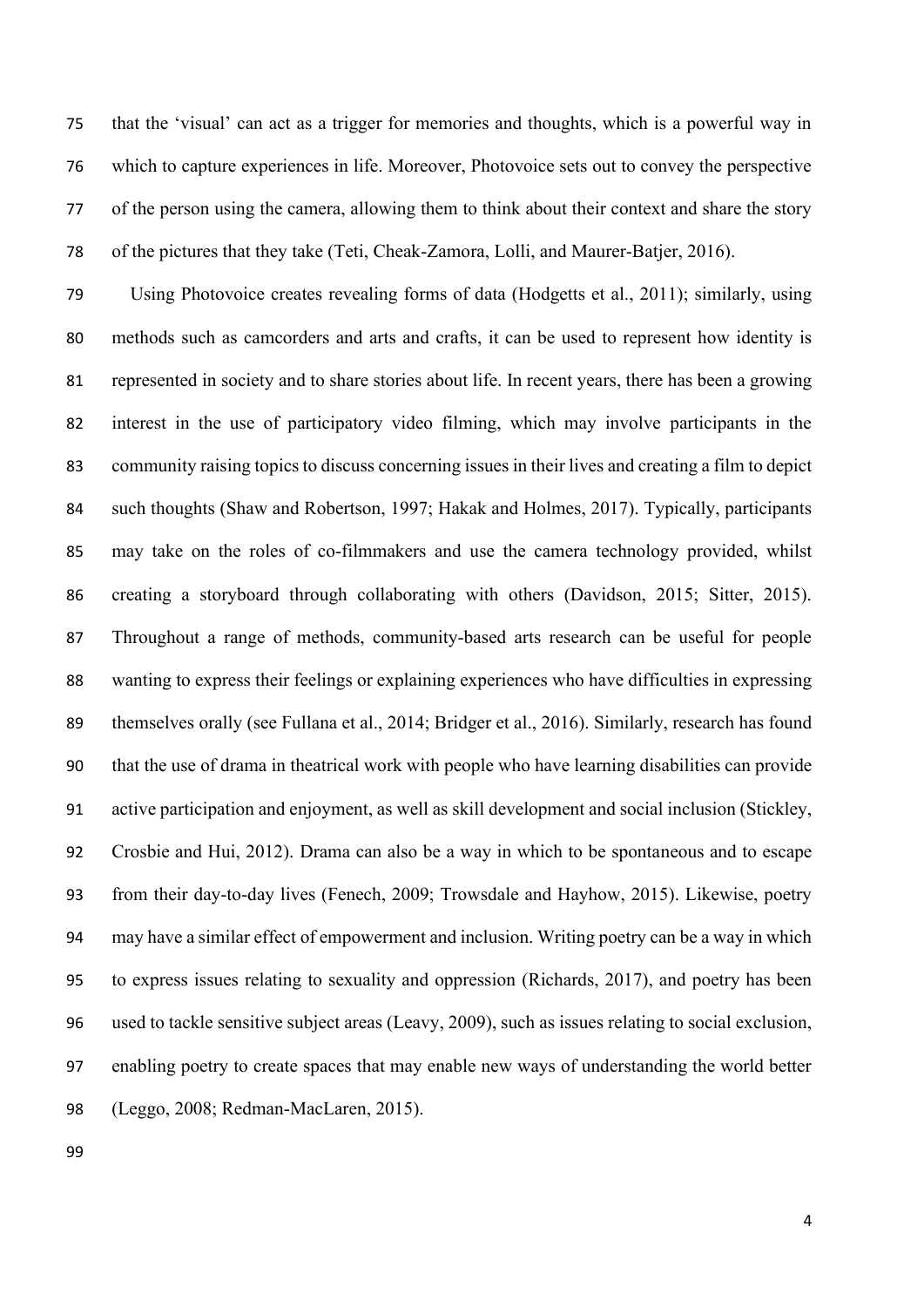#### **Perceptions of people with learning disabilities**

 Community-based arts research, therefore, may not only act as a mediator (Leavy, 2017) between social exclusion and inclusion, but also help people to convey their thoughts and feelings in a way that is accessible, leading to people building self-confidence and relationships with people in their lives. Indeed, Hall (2013) argued that people with learning disabilities can transcend the exclusionary practices that inherently surround people with learning disabilities, and begin to transform what we understand, or not, about what 'learning disabilities' means. However, whilst the use of community-based arts research can provide benefits for people with learning disabilities, it is not clear as to whether this type of research is effective in challenging the misconceptions associated with learning disabilities. People with learning disabilities face many forms of direct and indirect stigma, as well as physical and verbal abuse, and subtle forms of disempowerment (Landman, 2014; Foster and Scott, 2015), e.g. through presumed sexual promiscuity and predatory behaviours (Azzopardi-Lane and Callus, 2014). The negative perceptions of people with learning disabilities may also be coupled with sentiments of 'feeling sorry for them', pity, and childlike innocence (Jahoda et al., 2010). The consequences of these negative perceptions may affect individuals' social relationships and ensure that barriers are strengthened that prevent their full inclusion (Harris and Roulstone, 2011). In fact, the continued negative perception of people with learning disabilities is likely to continue, with an expected increase in the number of people with learning disabilities likely to become known to services over the coming decade (Emerson and Hatton, 2008). Additionally, this is at the same 121 time that there is a decrease in funds going towards support and care (Power et al., 2016); therefore, challenging the deep-rooted negative perceptions of people with learning disabilities is more important than ever, albeit inherently complex.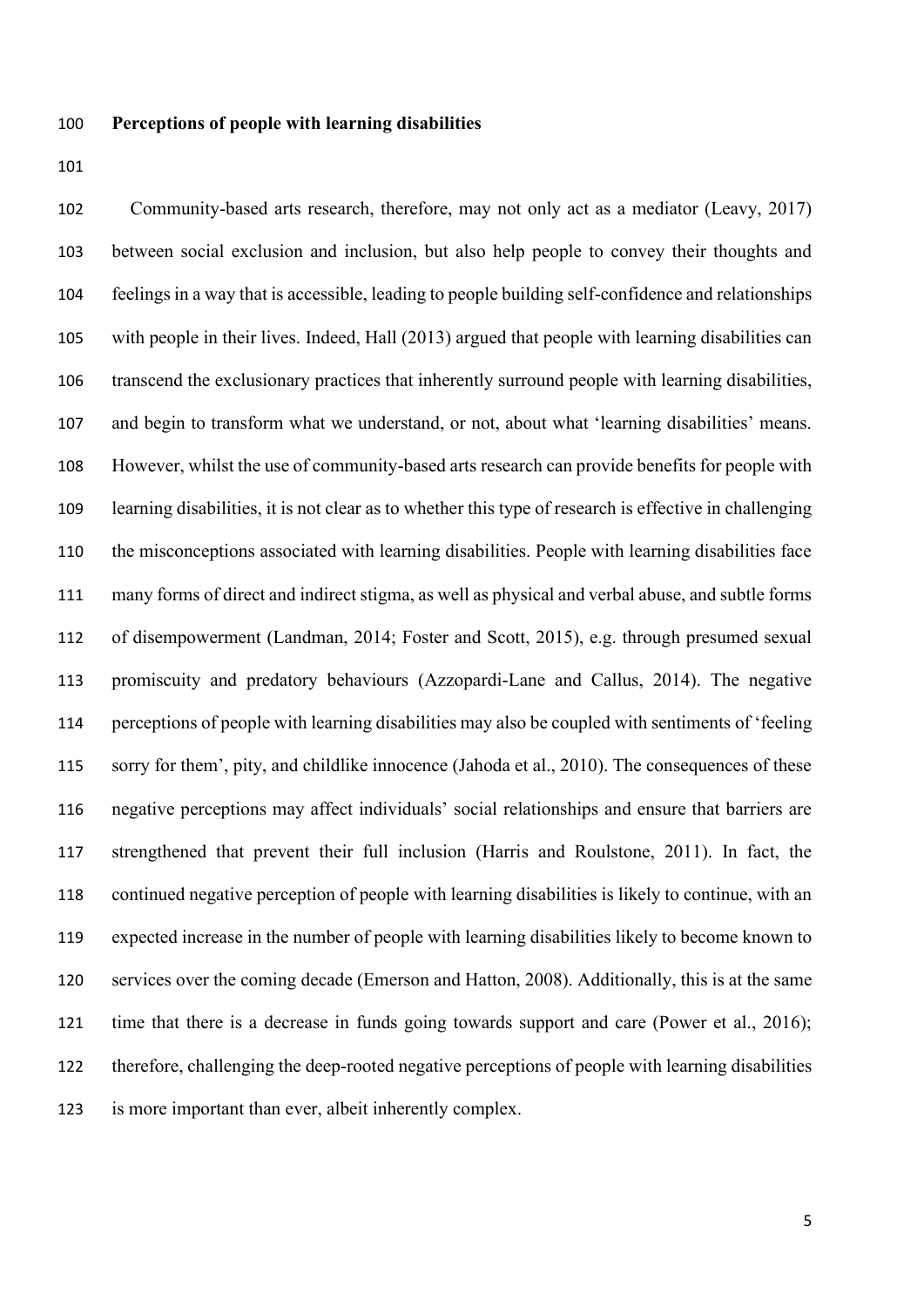With this in mind, the aim of this paper is to consider community-based arts research in the context of a project that was set up alongside a group of men with learning disabilities, using a range of visual and creative methods, to consider whether community-based arts research is an effective way in which to challenge the misconceptions concerning people with learning disabilities.

#### **Project overview**

 Over a period of 12 months, 45 workshops were facilitated by the lead author (which lasted for three hours per week), in partnership with a local learning disabilities charity, and a museum. Creative and visual methods were used such as arts and crafts, photography, poetry, drama and sculpture to capture the men's experiences of their understanding of health promotion (Richards, 2014). Negotiations with the charity began when the main author volunteered with the charity and discussed the potential to collaborate with members of the charity in developing a project around health promotion around themes such as diet, exercise and self-esteem, as it related particularly to men. One of the workers at the charity was a filmmaker, and had worked with the museum in the past, and he suggested that we should contact the museum to see whether a project could be developed and be based at the museum. Subsequently, discussions with the museum led to a partnership, and the partnership with the museum meant that at the end of the project the participants could display their work in a six- month community exhibition within the museum, which added excitement and an incentive for all who took part in the project.

 The men were over the age of 18 years (ranging from 28–65 years), lived in the local area and were accessed via the charity. The researcher worked with some of the charity's employees in identifying men who might be interested in taking part. Different men were contacted who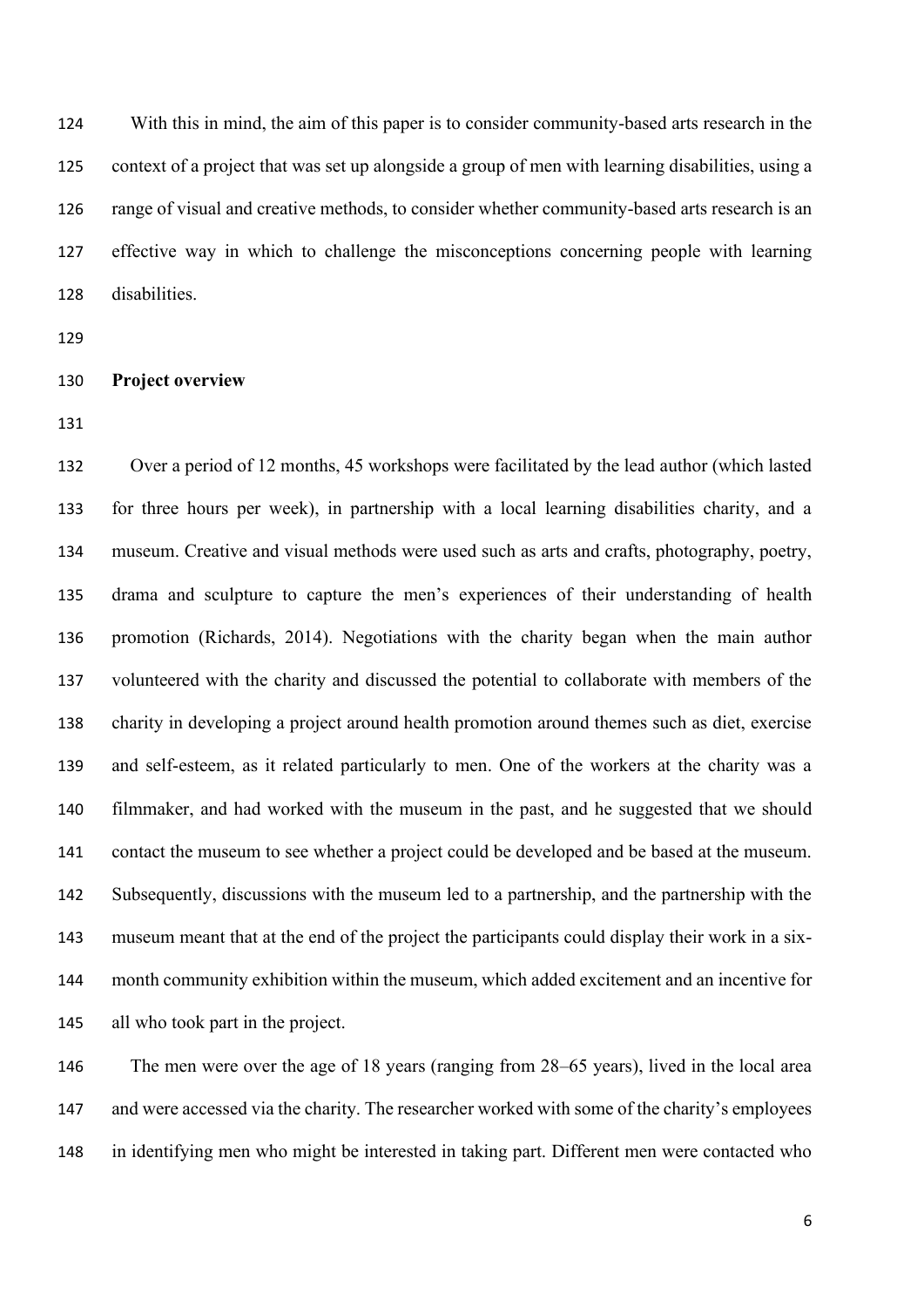participated in other projects facilitated by the charity, including arts and sports projects; subsequently, the men were introduced to the idea of taking part in this project and decided whether they wanted to participate. Some men needed support and assistance, which meant that support workers and carers attended, and they would often assist in facilitating the group. Approximately 15 participants would attend each week, with up to 40 men being involved with the project at some point over the course of the year. The workshops were based at the museum and facilitated by the main author, who was assisted by an artist based at the museum, and the filmmaker based within the charity.

## **Role and positionality**

 The main author's role in this research involved initial contact with the organisations, getting to know the participants at the charity and acting as a negotiator between the organisations, despite being an 'outsider', i.e. not being a member of the charity, the museum or identifying as disabled. The positions of insiders and outsiders within participative research approaches can be viewed as existing on a continuum, on which the positions of individuals can alter during the course of the research (Bartunek, 2008; Ritchie et al., 2009). In this instance, the role was often renegotiated, continuous and changeable as the project developed. For example, at different points, the role involved being an activity facilitator, resource person, negotiator, researcher and befriender. As Naples (1996) identified, the fluidity of these positions often stems from social and cultural processes within the context of the study, therefore resulting in the multiple repositioning of relationships (Hooks, 1994). The main author would sometimes facilitate an arts and crafts activity, whilst at other times the role became more oriented towards a support worker role, listening to the participant's concerns about life or talking to them about family life. In addition, whilst the roles of the main facilitator were varied in a multifaceted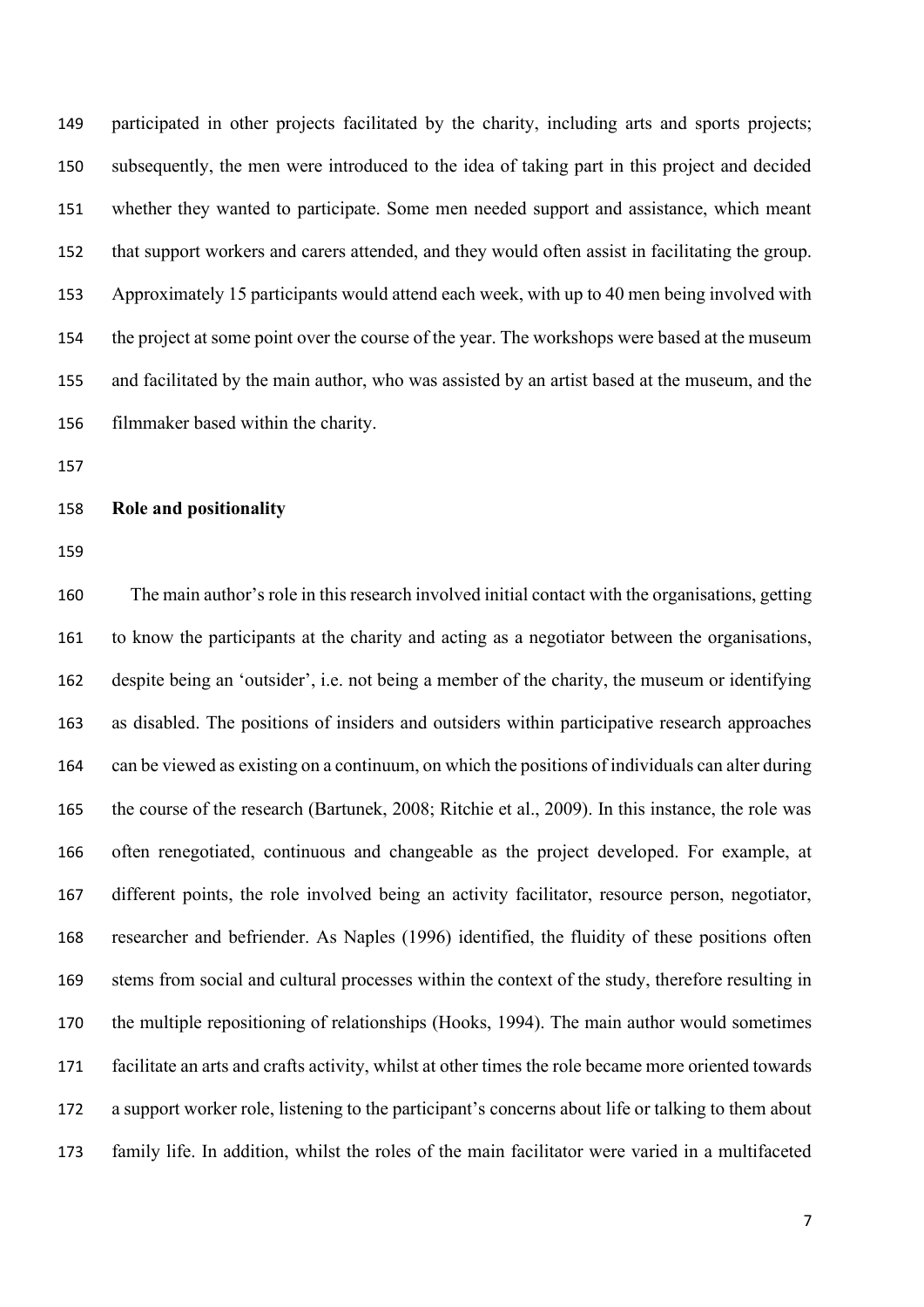project, the authors of this paper do not identify as being 'disabled'. This raises the issue of the extent to which the voices of the men in this project are authentically represented, and the extent to which scholars can represent 'other voices' (Schrock, 2013; also see Mietola, Miettinen, and Vehmas, 2017). However, speaking for others is often necessary so as to be able to present data and analysis that provide meaningful insights into the lives of people and their views of the world (see Aldridge, 2012). In this project, the data that is presented, and its analysis, is as close to the views of the participants as it can possibly be. Due to the passage of time, the actual draft of this paper was not scrutinised by the participants, but the paper still provides a testimony of the experiences of the participants in this project, and how the different methods were used to convey the stories, experiences and feelings of the participants. The aim was to represent the men's views that would make them visible and through which a better understanding could be found of the misconceptions that they face that are related to learning disabilities through community-based arts research.

 Some researchers have raised concerns in respect of the power imbalances and unequal benefits of a non-disabled researcher publishing research without the involvement of research partners or participants (Morgan, Cuskelly and Moni, 2014); however, the participants were provided with sufficient information, and were under no pressure to comply therewith, e.g. in relation to the likelihood that their work, including art and photography, would be published. With the work of the participants having already been displayed in a museum, which receives thousands of visitors a year, the items in the photographs in this paper are the same items that were displayed in the public domain. All names have been anonymised and a limited use of pictures has been presented, which reduces the possibilities of identifying the men. Moreover, the participants spent time choosing from hundreds of photographs, pieces of art, poetry and films from the work that they had produced; therefore, the items in the photographs (the author took the photographs of the items) were significant to the participants. The workshops were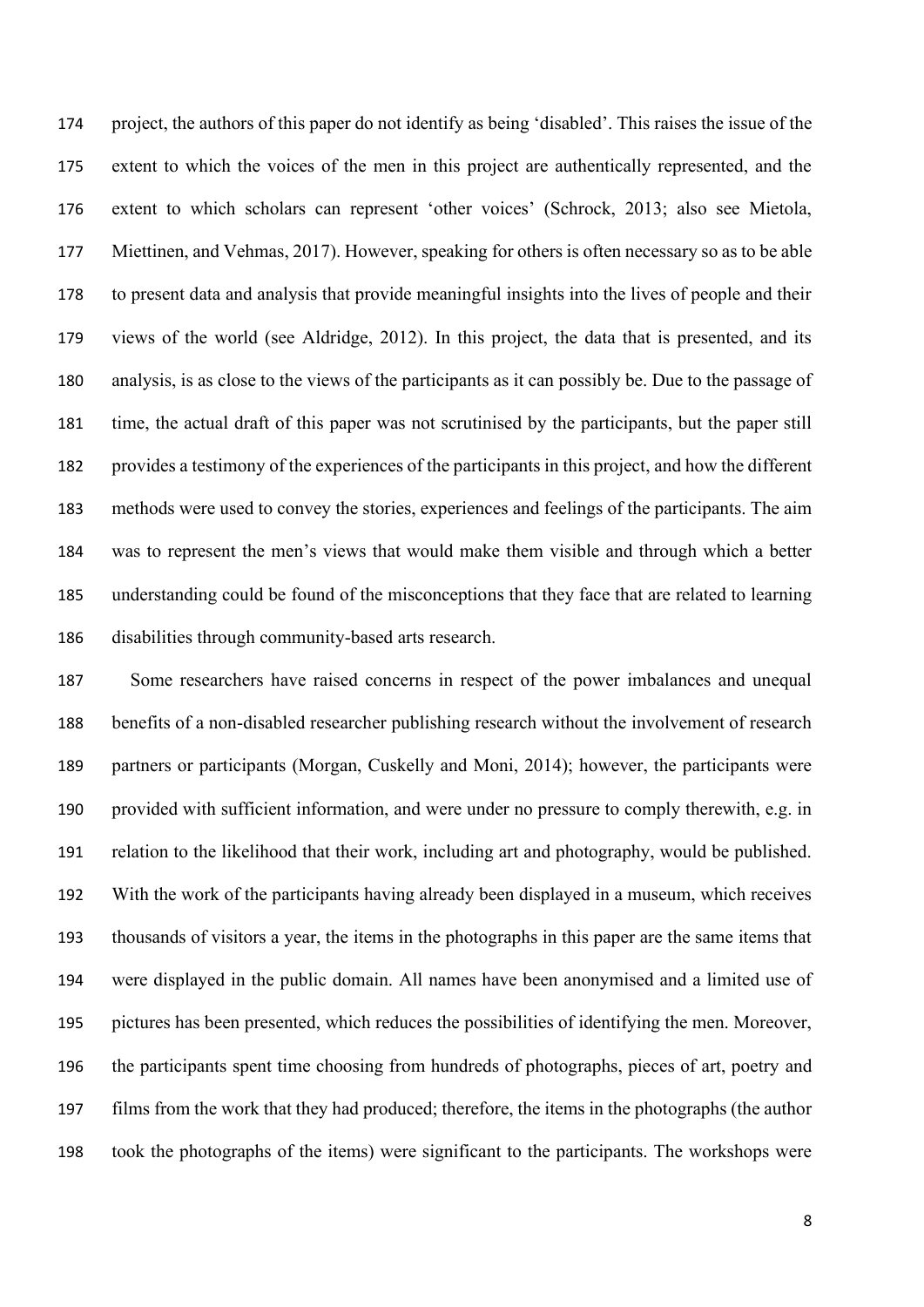designed in respect of, and driven by, participative principles in that we planned themes and topics with which to discuss aspects of health promotion such as self-esteem, diet, exercise, and what 'disability' meant to them. The group would then participate in an activity which was negotiated and led by the main author, most of the time. The project was ethically approved prior to commencement by the university ethics panel, and the museum and learning disabilities charity granted approval, alongside the participants, with regard to data presented in this paper being published.

**Analysis**

 Over the course of the project, hundreds of pieces of art, photographs, film clips and poetry were produced by the participants. This made it a challenge for the participants to decide what they wanted in the community exhibition, because whilst the space was a large room, an exhibition typically is not cluttered with items or overpowering. However, the participants selected the items that they favoured the most because these items conveyed their favourite memories or experiences within the project and beyond. The items in the photographs that are presented in this paper were of significance to the individuals in the group, and are the items that will be considered in terms of whether community-based arts research, using creative and visual methods, can be a way in which to challenge the misconceptions concerning people with learning disabilities.

 To make sense of the items that were selected by the participants in the photographs, and to understand the significance of the items, the photographs selected in this paper represent each of the main arts methods used in this project (arts and crafts, photography, poetry, drama and sculpture). Thematic analysis (see Braun and Clarke, 2006) was used to help consider the key themes that emerged from how these methods helped the men to challenge misconceptions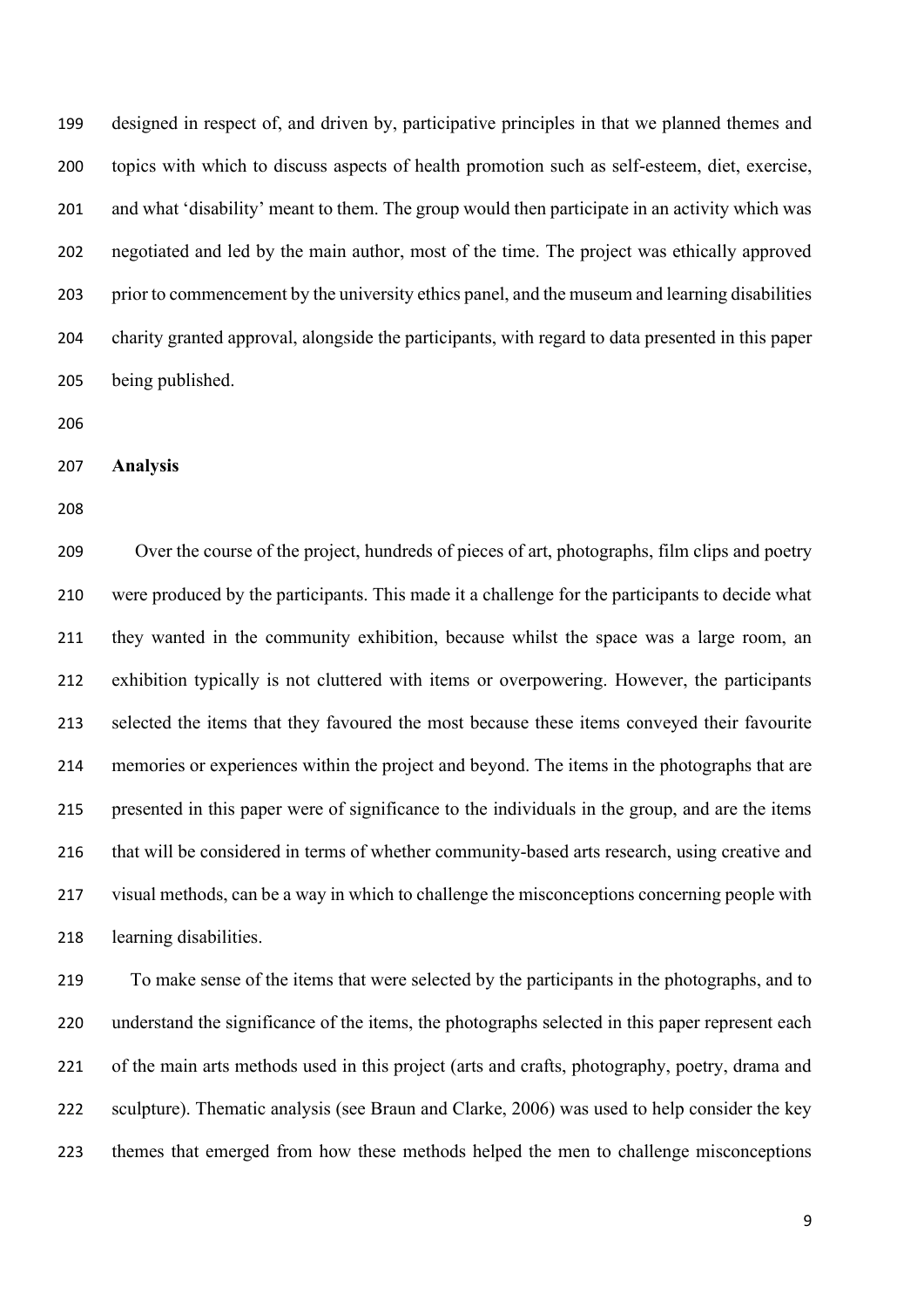| 224 | regarding disability. Thus, what is presented is a thematic discussion surrounding the main                |
|-----|------------------------------------------------------------------------------------------------------------|
| 225 | themes that emerged from across the methods. The structure of this section relates to the key              |
| 226 | themes that emerged from using each of the main methods, with the themes organised around                  |
| 227 | the modes of engagement with each method.                                                                  |
| 228 |                                                                                                            |
| 229 | Telling stories using art and craft                                                                        |
| 230 |                                                                                                            |
| 231 | (Insert Figure 1 about here)                                                                               |
| 232 |                                                                                                            |
| 233 | The project aimed to focus art and craft activities towards helping the men to express their               |
| 234 | insights into aspects about their lives. For example, in Figure 1, Gareth took part in a session           |
| 235 | that focused on 'favourite places' (a topic the men were interested in exploring through art),             |
| 236 | and Gareth's favourite place was his annual pilgrimage to Lourdes <sup>1</sup> in France. For Gareth, this |
| 237 | was important because at other similar arts-based projects, he used the materials to draw, paint           |
| 238 | and create in a way that was prescribed to him by project facilitators. Gareth did not like this,          |
| 239 | and instead enjoyed this project's approach of participating and deciding has a group, to make             |
| 240 | use of the materials around him, in his own way. Thus, Gareth was doing what he loved to do,               |
| 241 | without being told how to paint and draw the picture, which he felt made a refreshing change,              |
| 242 | and he felt empowered by using art and craft to tell stories about his life:                               |
| 243 |                                                                                                            |
| 244 | I don't like being told what to do. I can paint, I can draw, I can tell my stories                         |
| 245 | about my life (Gareth).                                                                                    |
| 246 |                                                                                                            |

 $<sup>1</sup>$  Lourdes is a market town in France and is an important Roman Catholic pilgrimage site.</sup>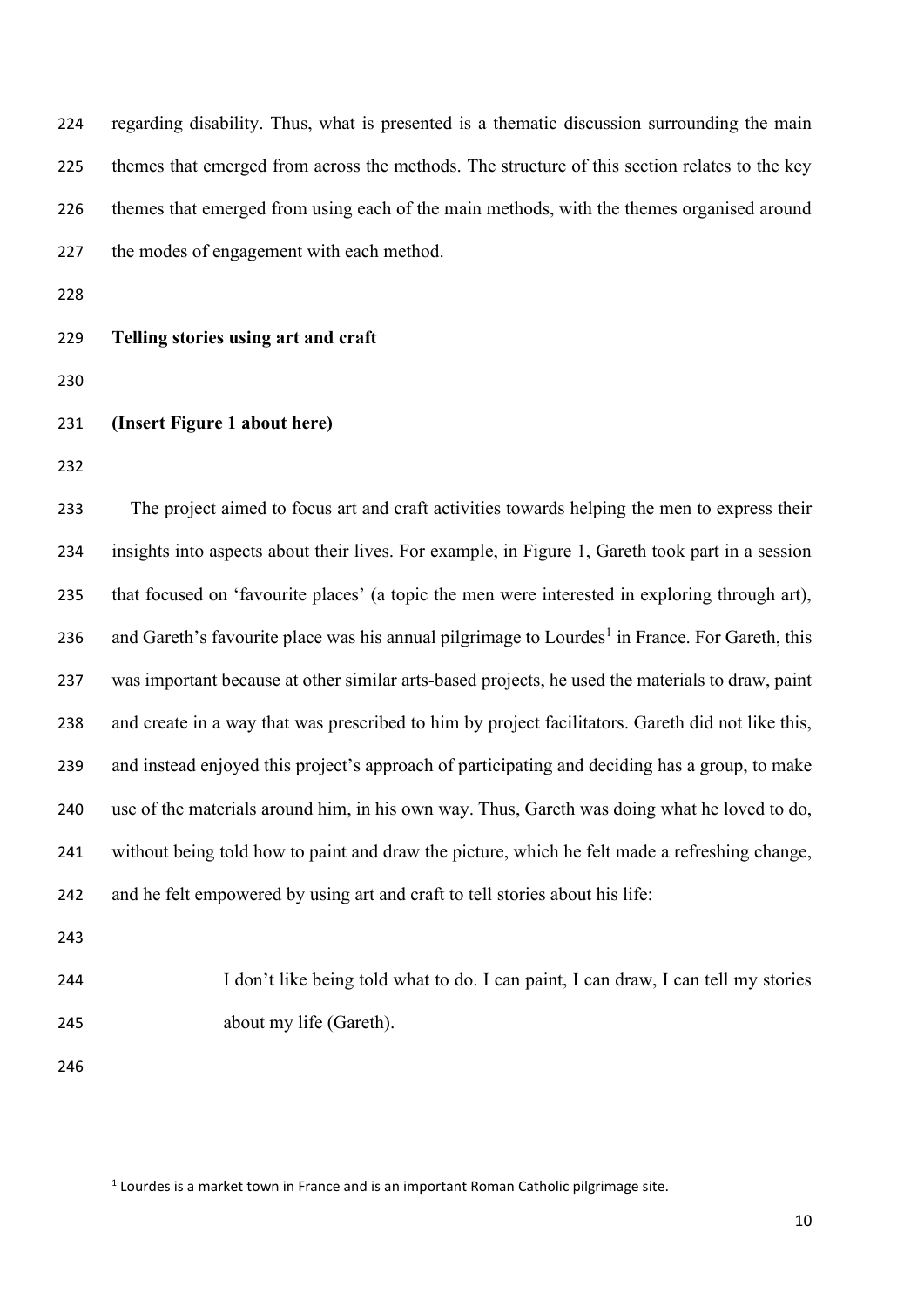| 247 | In another workshop, the men wanted to tell stories about life and talk about some of their      |
|-----|--------------------------------------------------------------------------------------------------|
| 248 | dreams and fantasies. In response, a volunteer artist (who worked with the group most weeks),    |
| 249 | suggested that the group could create a story about being super heroes, which would depict a     |
| 250 | story about the men trying to save a woman who had been kidnapped by an 'evil sorcerer'. The     |
| 251 | story ends with the evil sorcerer renouncing his evil ways and he unites with the super heroes,  |
| 252 | which is a classic comic strip storyline (see Figure 2). This comic strip was an opportunity for |
| 253 | the participants to create 'humans', with special powers, that they wished they could be.        |
| 254 | The super heroes were created individually by the men over a couple of workshops, using          |
| 255 | materials provided by the museum. The story was created through a combination of individual      |
| 256 | ideas, and group work, where the men developed the full storyline together. One participant      |
| 257 | wanted to be 'Barbados Man' because:                                                             |
| 258 |                                                                                                  |
| 259 | I want to dance and sing and do my thing (Callum).                                               |
| 260 |                                                                                                  |
| 261 | Whilst another participant wanted to be 'Ice-Skater Man':                                        |
| 262 |                                                                                                  |
| 263 | My superhero can glide and fly and be free (Mark)                                                |
| 264 |                                                                                                  |
| 265 | In the end, a story was created that they wanted to share relating to fantasy and imagination,   |
| 266 | where the men felt included and collaborative, transcending conforming boundaries of             |
| 267 | exclusion and lack of choice they experienced in other community-based arts projects. For        |
| 268 | example, Gareth felt that in other projects he was not able to do what he wanted to do, instead: |
| 269 |                                                                                                  |
| 270 | I want to do things because I want to do them (Gareth).                                          |
| 271 |                                                                                                  |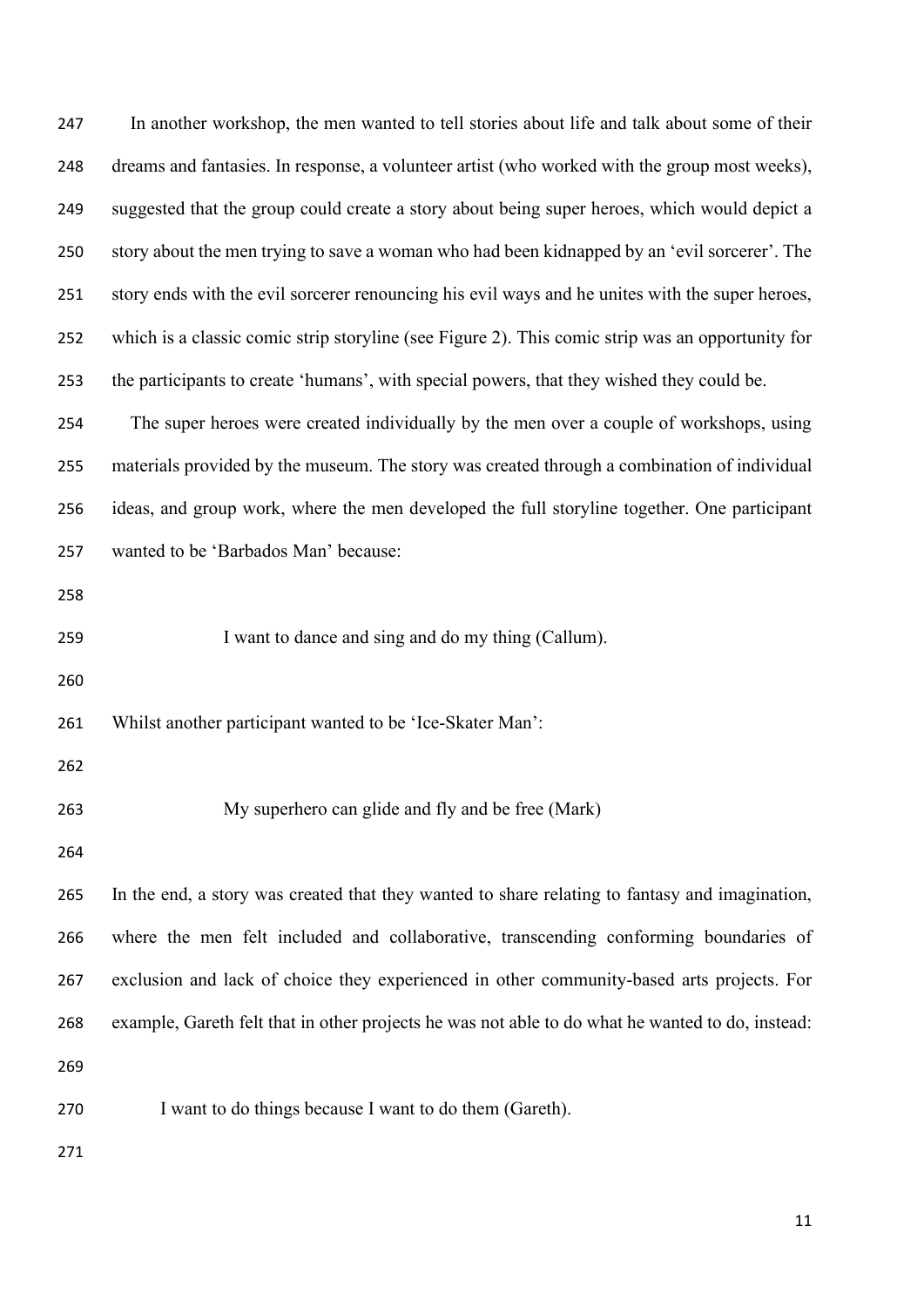| 272 | Similarly, Steve also felt that he was stifled by sitting down in day centres all the time, and  |
|-----|--------------------------------------------------------------------------------------------------|
| 273 | in his view, he felt that:                                                                       |
| 274 |                                                                                                  |
| 275 | We should go out more often (Steve).                                                             |
| 276 |                                                                                                  |
| 277 | Importantly, for Joseph:                                                                         |
| 278 |                                                                                                  |
| 279 | It is good to talk; I like talking  can't talk at home.                                          |
| 280 |                                                                                                  |
| 281 | Thus, the men were comfortable about engaging and relaxing in this project because they felt     |
| 282 | they could make choices, be included and able to express their opinions when it suited them.     |
| 283 | Through art and craft, and the creation of a giant comic, they challenged some of the            |
| 284 | misconceptions about learning disabilities that imply they do not know how to communicate        |
| 285 | effectively, or have no skills. By engaging in this form of art and storytelling, they opened up |
| 286 | discussion through these methods, helping them to express their viewpoints and make choices      |
| 287 | about what they wanted to do.                                                                    |
| 288 |                                                                                                  |
| 289 | (Insert Figure 2 about here)                                                                     |
| 290 |                                                                                                  |
| 291 | Developing hobbies and skills with cameras                                                       |
| 292 |                                                                                                  |
| 293 | (Insert Figure 3 about here)                                                                     |
| 294 |                                                                                                  |
| 295 | The community exhibition that took place at the end of the project, over a period of six         |
| 296 | months, aimed to be visual and thought provoking in relation to how the men lived their lives.   |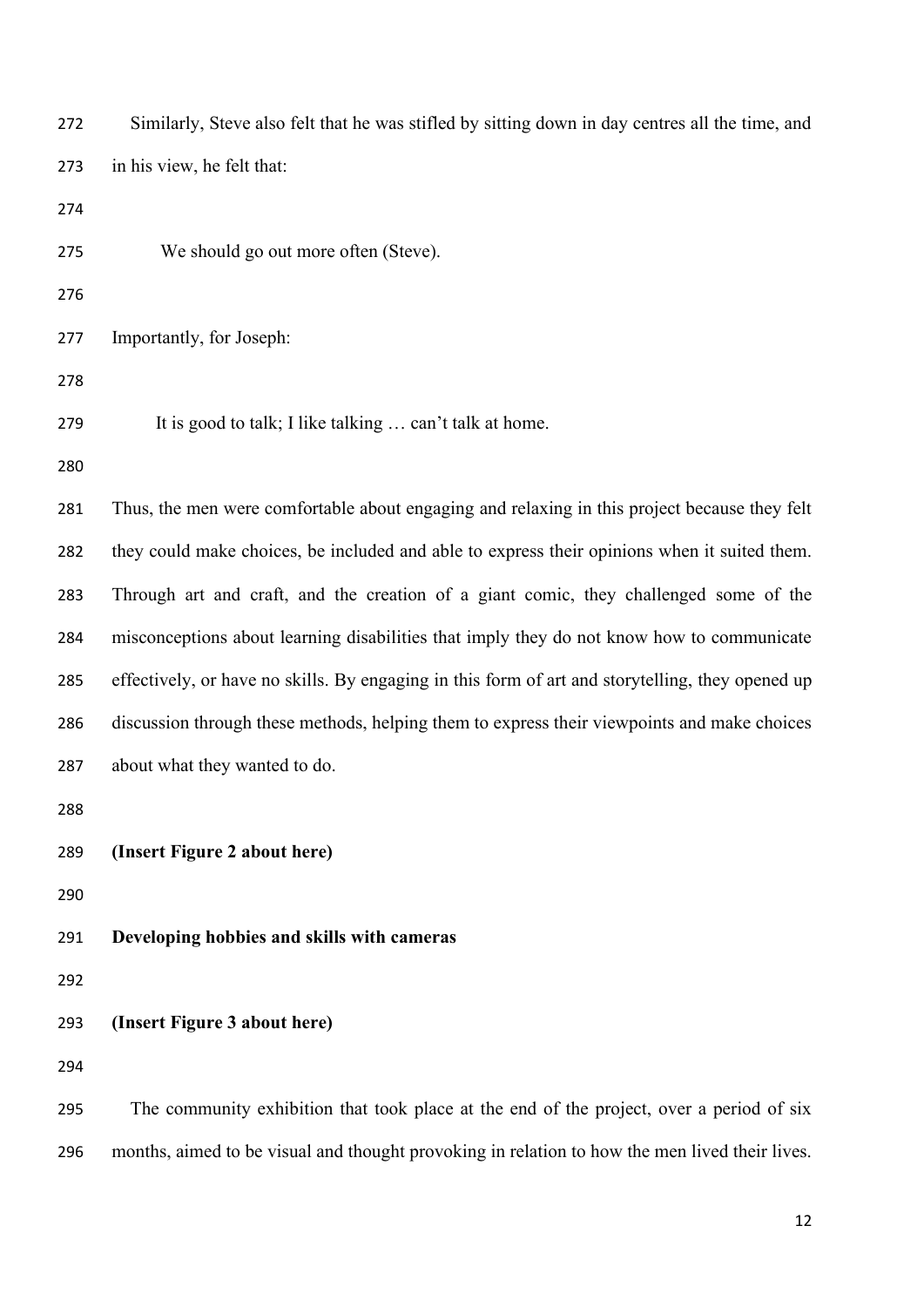| 297 | They wanted to showcase their interests, hobbies and knowledge, and through their exhibition,     |
|-----|---------------------------------------------------------------------------------------------------|
| 298 | they wanted to challenge some of the misconceptions that relate to learning disabilities. Indeed, |
| 299 | the participants were encouraged to use technology to represent their identity, emotions and      |
| 300 | feelings on matters of interest to them. For example, Jack brought his own film and camera        |
| 301 | equipment, and he became the 'official' photographer and filmmaker in the group. Using this       |
| 302 | equipment empowered him, because he felt there was 'something to do' (Jack), which he could       |
| 303 | feel he could be in control of, and, be able to make choices:                                     |
| 304 |                                                                                                   |
| 305 | I like filming the group. It gives me a role in the group (Jack).                                 |
| 306 |                                                                                                   |
| 307 | In Figure 3, in a similar way to Jack, David used his own photographic equipment to capture       |
| 308 | moments within the workshops, and he showcased his skills in capturing fun moments within         |
| 309 | the group, and the activities the men participated in such as art and craft, drama, photography   |
| 310 | and creative writing:                                                                             |
| 311 |                                                                                                   |
| 312 | Taking pictures is my hobby. I really love it (David).                                            |
| 313 |                                                                                                   |
| 314 | (Insert Figure 4 about here)                                                                      |
| 315 |                                                                                                   |
| 316 | Like David and Jack, the other participants liked to take photographs, and they took              |
| 317 | photographs with skill because the photographs vividly highlight the story of the project and     |
| 318 | the work of the men. For example, the pop-up art piece in Figure 4 contained pictures of the      |
| 319 | men engaging in different activities at the museum. In some workshops, the men participated       |
| 320 | in activities related to working with animals, dancing, taking pictures or filming. Specifically, |
|     |                                                                                                   |

this pop-up piece captured the essence of the surroundings at the museum. The bricks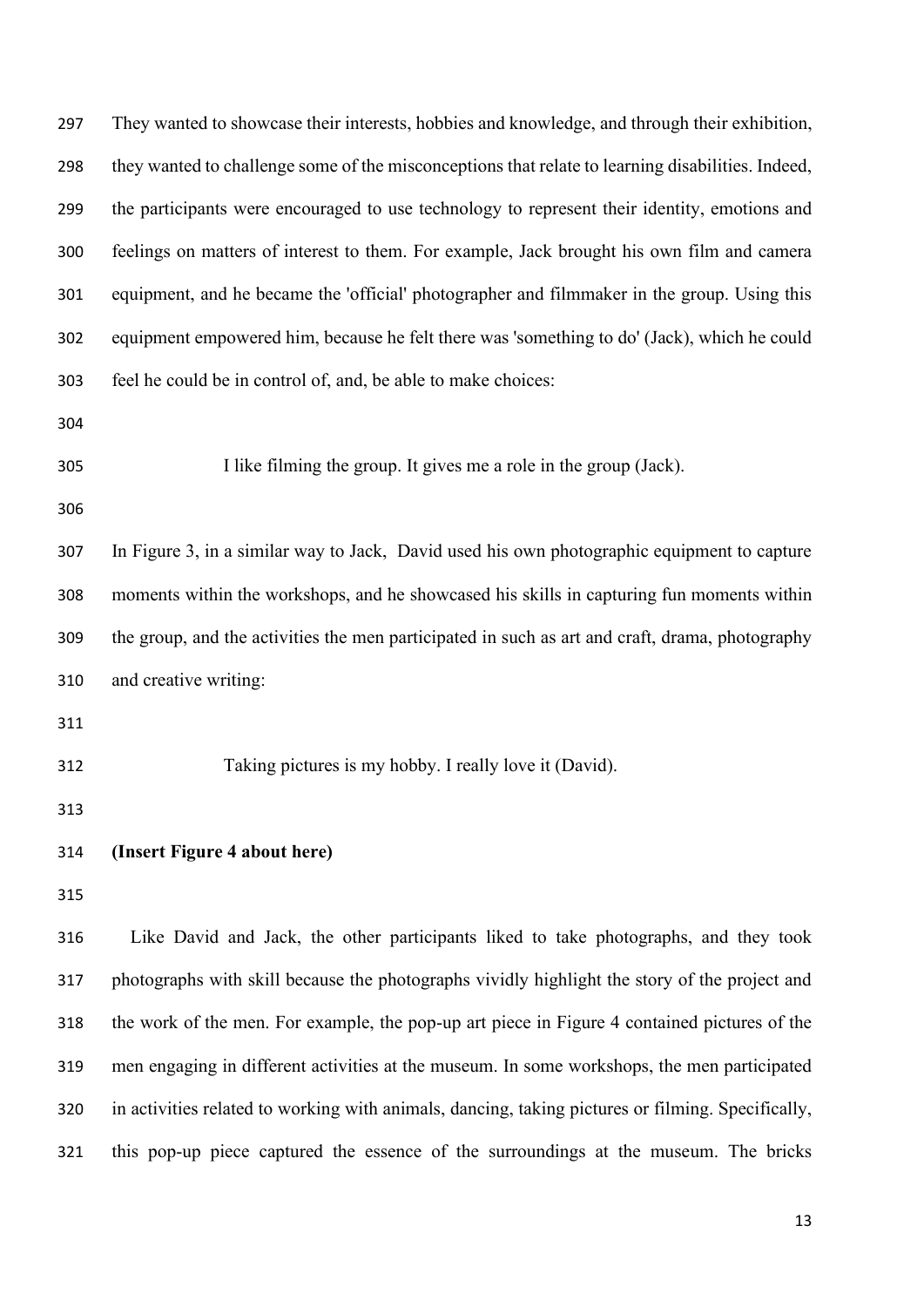| 322 | dominated the background to the art piece, which was a major characteristic of the buildings at    |
|-----|----------------------------------------------------------------------------------------------------|
| 323 | the museum. Although there is no specific reference to any significance to the bricks, it does     |
| 324 | however suggest that the men considered their physical surroundings to be important to them        |
| 325 | and for them to be at this location participating in activities:                                   |
| 326 |                                                                                                    |
| 327 | I love coming here. It's exciting and there's always something to do. It's a nice                  |
| 328 | place (Steve).                                                                                     |
| 329 |                                                                                                    |
| 330 | This is a marked difference to the church halls, or day centres, they would regularly attend. The  |
| 331 | men felt free and excited at being in this building, away from their day-to-day lives, and this is |
| 332 | represented vividly in the interactions within the photographs taken by the men. Using             |
| 333 | photographic technology, the participants felt empowered because they had something to do,         |
| 334 | that they could make choices about, and it helped Jack and David to build their confidence in      |
| 335 | engaging more with people.                                                                         |
| 336 |                                                                                                    |
| 337 | Poetic voices and sexuality                                                                        |
| 338 |                                                                                                    |
| 339 | (Insert Figure 5 about here)                                                                       |
| 340 |                                                                                                    |
| 341 | One of the most insightful activities that took place was when the men developed some              |
| 342 | creative writing/poetry. This was the idea of James, a member of the group, who felt it would      |
| 343 | be a good idea for the men to do some writing, and for the men who could not write, to be          |
| 344 | supported by the carers and volunteers in attendance. Following this initial workshop, which       |
| 345 | involved the group writing about their 'favourite hobbies', Mark, a quiet, shy member of the       |
| 346 | group came to the group with a script of a poem about 'Love', which he presented to the group.     |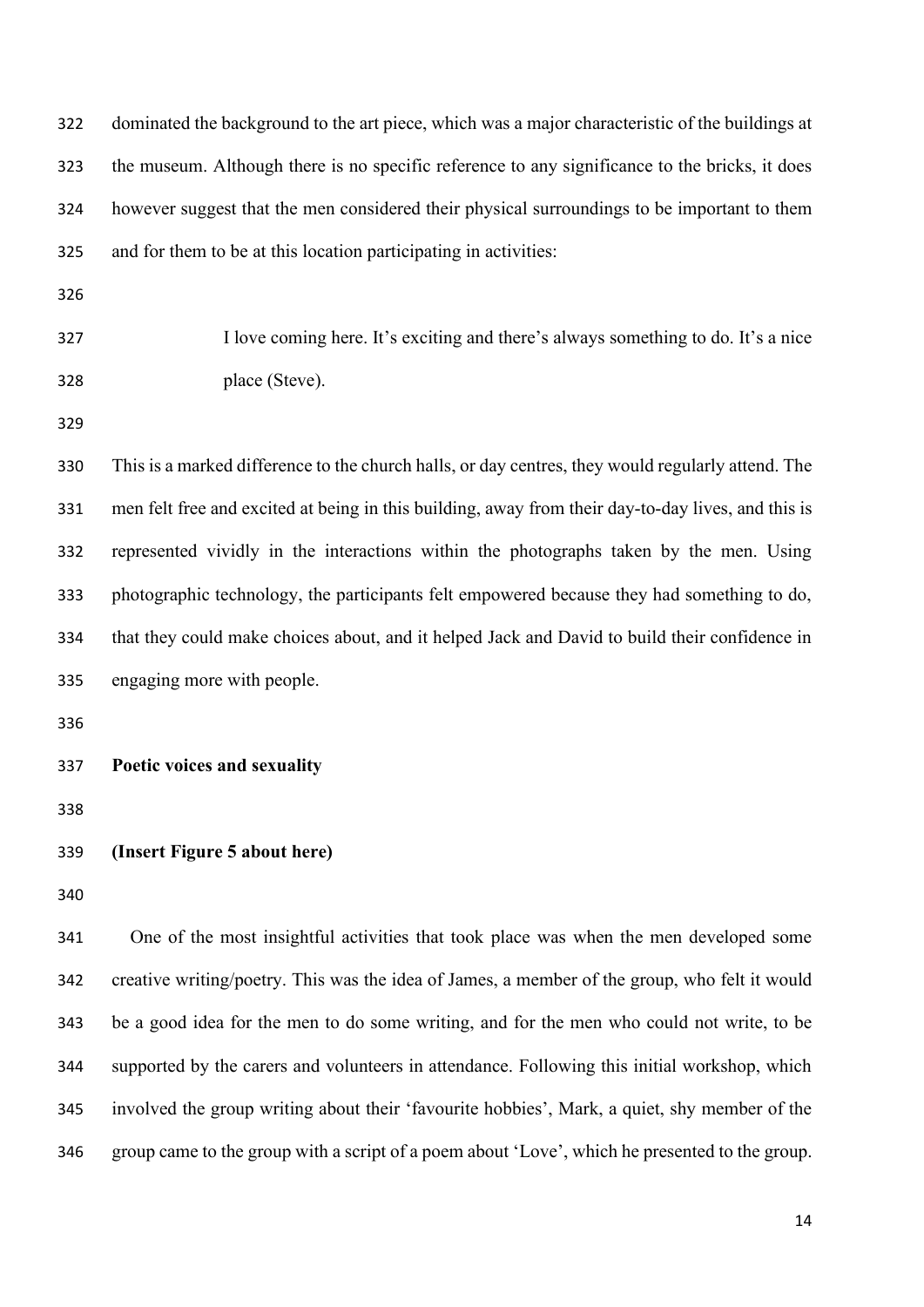| 347 | (see Figure $5$ – an example of Mark's writing). Consequently, Mark took this has an                |
|-----|-----------------------------------------------------------------------------------------------------|
| 348 | opportunity to discuss with the group that he was gay, which he revealed at the end of the poem.    |
| 349 | When Mark ended his poem this way, there were chuckles of laughter and shock throughout             |
| 350 | the group because they did not expect Mark to be so emotional in expressing his feelings about      |
| 351 | his sexuality. However, Mark received a round of applause after the initial shock, and he           |
| 352 | appeared very happy with what he had done. Mark shared his perspectives and experiences of          |
| 353 | being gay with the men in the project using poetry as a way to engage with people and talk          |
| 354 | about a topic that is often a taboo for people with learning disabilities. Mark was not pressurised |
| 355 | into doing anything, but at his own pace, he made the decisions about how he expressed his          |
| 356 | intimate and personal views (see Richards, 2017). In one instance, he commented on why he           |
| 357 | continued to write in this way:                                                                     |
| 358 |                                                                                                     |
| 359 | I feel that people listen and I can't talk about this at home (Mark).                               |
| 360 |                                                                                                     |
| 361 | For Mark, writing and reading out his work made him feel valued in a way that he had not felt       |
| 362 | before. Using poetry was a way for Mark to talk about his sexual identity, and to seek the          |
| 363 | support from his peers. Without the use of poetry, Mark was unlikely to have discussed his          |
| 364 | sexual identity, and there would have been a missed opportunity to discuss a sensitive, but         |
| 365 | important issue for people with learning disabilities.                                              |
| 366 |                                                                                                     |
| 367 | <b>Dramatising stories and filmmaking</b>                                                           |
| 368 |                                                                                                     |
| 369 | (Insert Figure 6 about here)                                                                        |
| 370 |                                                                                                     |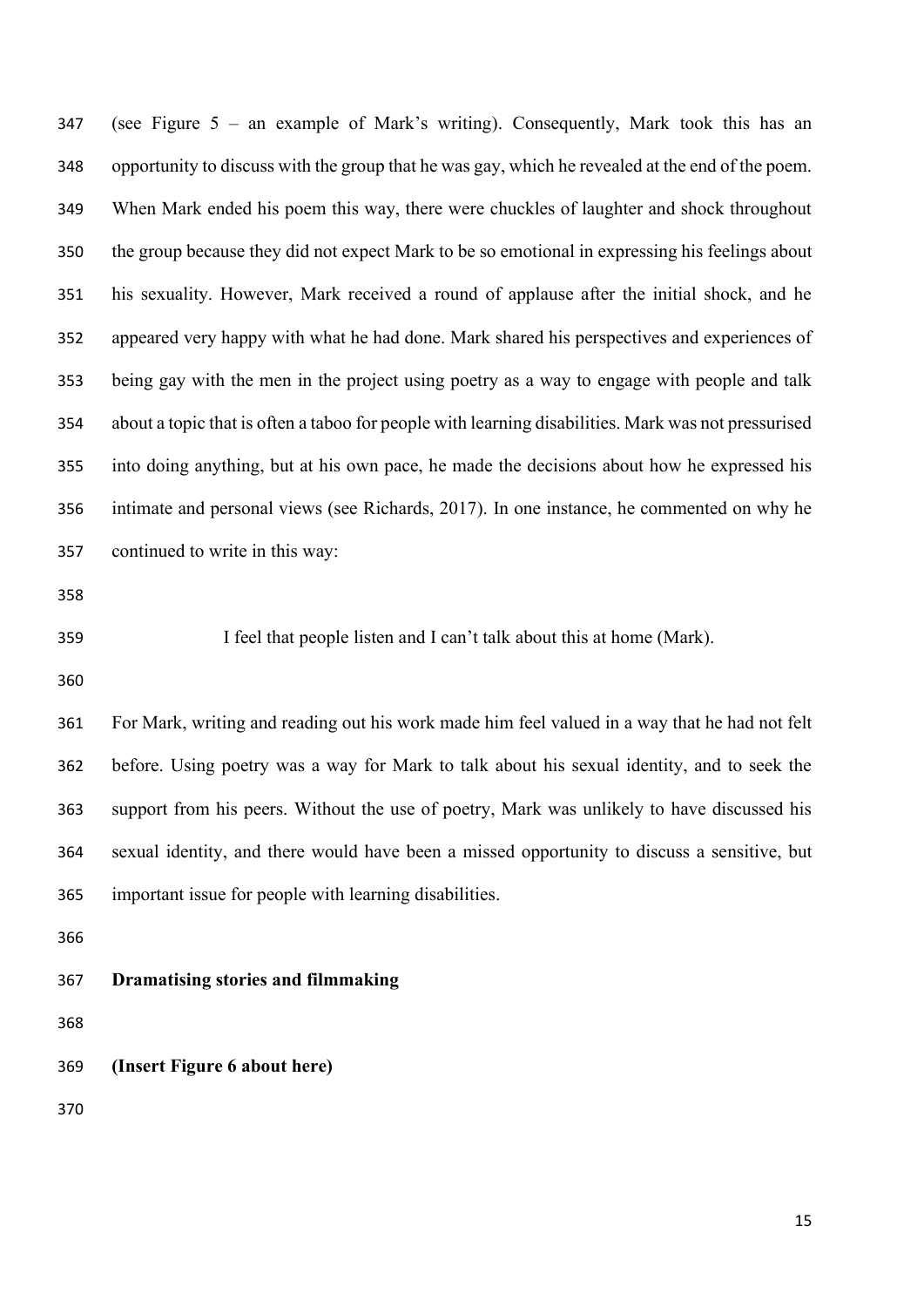For most of the participants, the main activity they wanted to participate in was drama, mostly improvised drama. This stemmed from their previous experiences of participating in projects where drama activities took place. The men, or the facilitator, would suggest a topic, whether it be related to health (talking about exercise, and acting this out in a scene at the gym) or whether they wanted to copy a scene from a film or television programme, and then they would act this out in a space, often with dialogue or mime. In one workshop, the topic of 'being clean' emerged because for many of the participants, having regular showers, washing clothes, smelling nice and having a good appearance was important to them. However, many of the men had experienced negative comments about their appearance and hygiene, and they wanted to convey some of those experiences through drama (see Figure 6).

 In one drama scene, the group decided to be a panel of experts, with Mark acting has the facilitator. They rehearsed what they wanted to say about their experiences of 'being clean', whilst Steve filmed the panel discussing topics related to their everyday routines of self-care. For instance, they discussed the importance of brushing their teeth, and washing their hands and body. Nonetheless, the drama scenes were not just ways for the men to have some fun and to be creative, but they provided an opportunity for the men to challenge the misconception that people with learning disabilities do not know about self-care and 'being clean'.. At one point, Paul made it clear about why he was conscious about his appearance:

If you want to kiss the girls, you gotta brush your teeth (Paul).

 This suggests that Paul was aware of his personal hygiene, and for him to engage with other people, he felt that looking after himself was important. In addition, when he said this, the men laughed and thought it was funny, so whilst performing in front of the camera, they did not just aim to tell stories of personal experience that were negative, but they also told jokes and had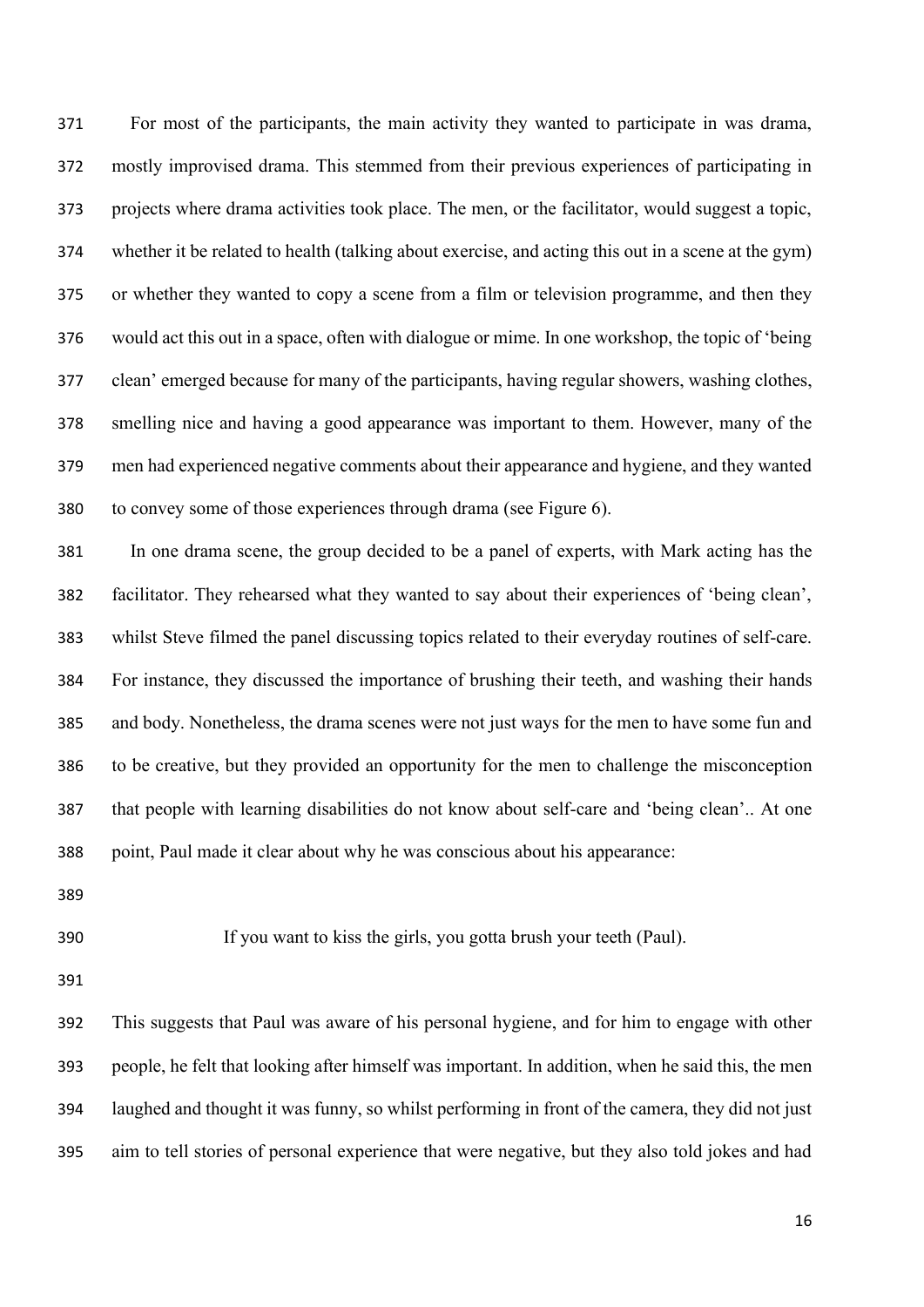fun. Furthermore, whilst the men had fun improvising and telling their stories, there was a tacit assumption that these men with learning disabilities were not 'clean', or they were not 'hygienic. For example, Frank stated that: I always wash my hands when I visit the toilet (Frank). For most people, this would be an obvious thing to do, but Frank felt he had to emphasise that he always washed his hands because people assumed he did not know he should do this, or

 wash his hands at all. Overall, performing improvised drama scenes, and filming their stories, was a way to highlight their knowledge and experience, but challenge the stereotypes associated with 'hygiene' and learning disabilities.

### **Expressing citizenship and rights using sculpture**

#### **(Insert Figure 7 about here)**

 Whilst the forty-five workshops took place over the course of a year, the construction of the large sculpture in the community exhibition took place over four workshops. The artist associated with the museum had the initial idea of sculpting the men's hands, with the intention of gluing the hands against a door, giving an impression that the hands were trying to break the door down. The door symbolised a barrier that the men were trying to overcome, a metaphor for the barriers they faced in life. The men placed words on one side of the door, which reflected the negative aspects of their lives on the sculpture, and on the other side of the door, they placed words that conveyed their hopes for the future. At the first workshop, the men discussed some of the challenges they faced because of how people perceive them: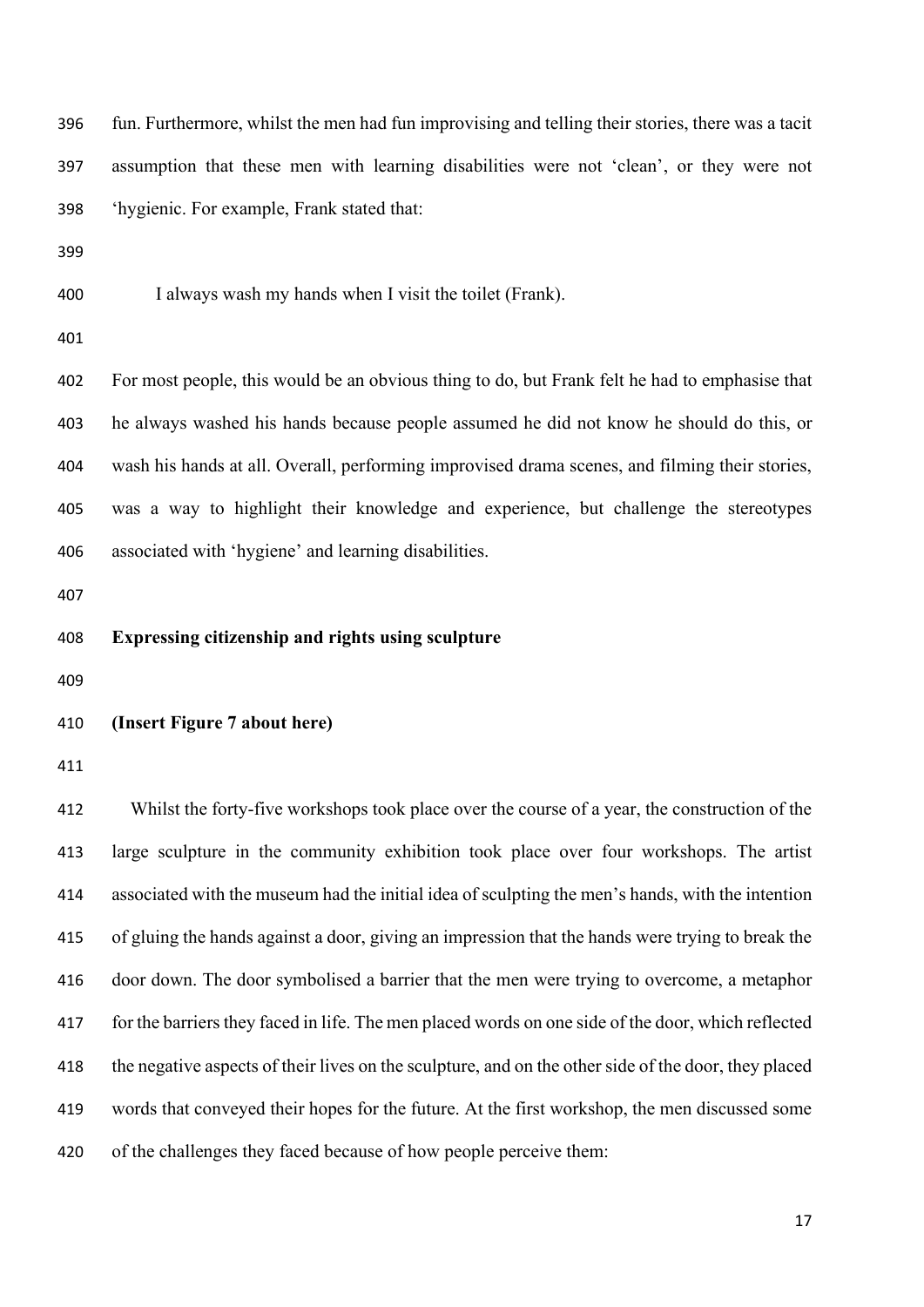They call me an idiot. They don't think I know anything, but actually I do (James).

 The men had strong opinions about the negative stereotypes associated with the label of 'learning disabilities'. The development of the sculpture, and the meaning the men applied to 427 the sculpture, was a collective response that they felt that their rights had been infringed during their lives, and they expressed this through words and the sculpturing of their hands. In addition, the men's knowledge of having rights to 'have sex', be 'accepted', not getting 'upset' or wanting people to 'be civil', suggested that the men wanted society to be more aware of their responsibility to behave respectfully and equally towards people with learning disabilities, in 'the way we (the men), want to feel and to be fully accepted as the people we want to be'. These examples were words/actions the men wanted to experience, but are depicted beyond the green door, out of reach, by their sculptured hands, because of the misconception and restraints made on them by wider society. However, by creating a simple sculpture that reflected upon their bad experiences and their wishes for the future, they were able to challenge some of the misconceptions associated with learning disabilities.

#### **Discussion**

 Community-based arts research projects aim to empower participants, whilst aiming to provide a space wherein people can express themselves, and in this case, a space wherein the misconceptions pertaining to learning disabilities can be challenged through these approaches. For these reasons, developing a community-based arts research project was an ideal way for men with learning disabilities to come together, use creative and visual methods and challenge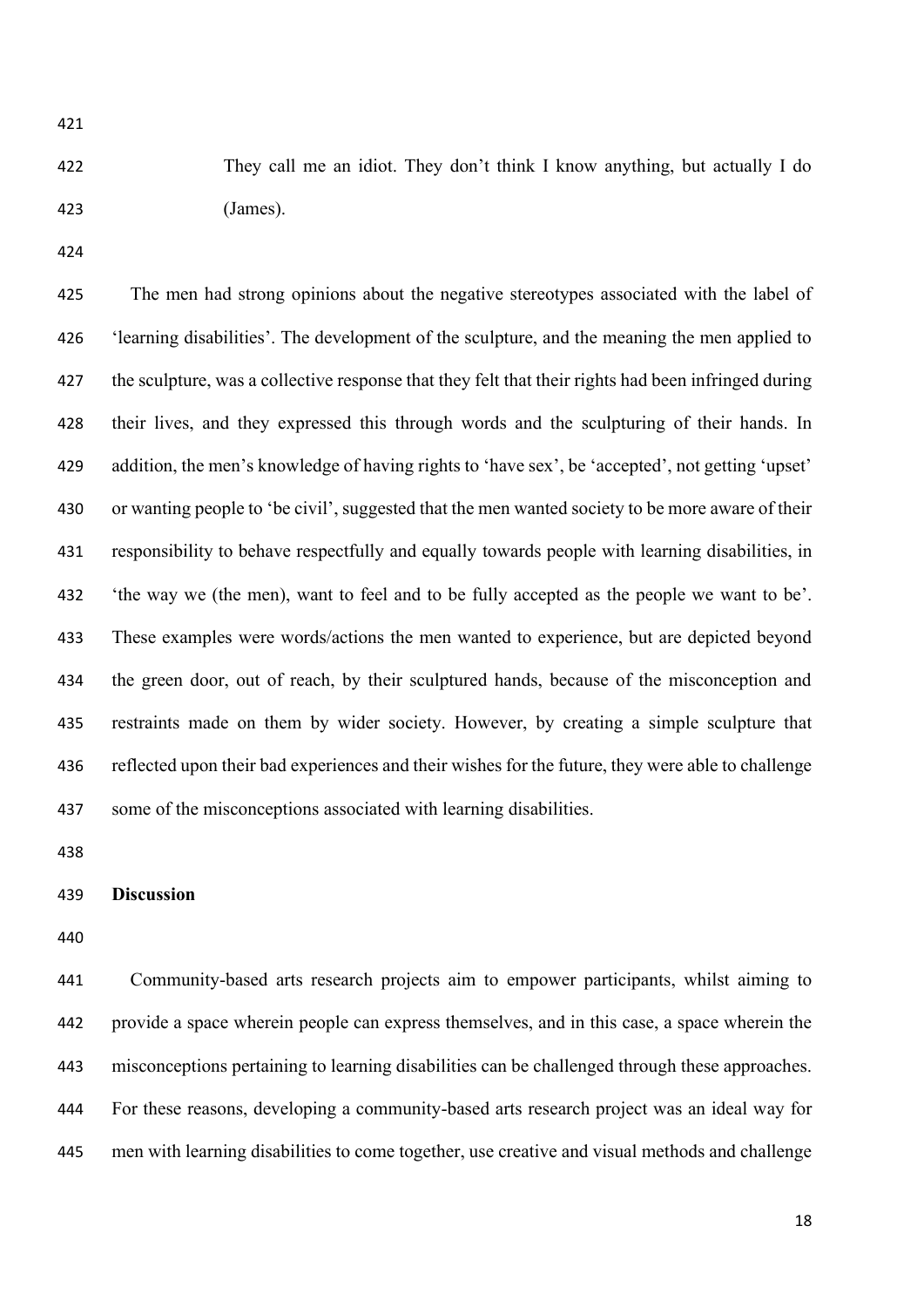misconceptions regarding learning disabilities. For example, photography was used to develop skills and hobbies that people with learning disabilities are not expected to be able to develop. Similarly, poetry was written in order to convey the feelings of one man who wanted to talk about his sexuality and fantasies. Drama was improvised so as to express the men's perspectives on health promotion, and sculpture and art were created to tell stories about some of their experiences and to convey the challenges that they have faced in their lives.

#### **Using community-based arts to challenge misconceptions about learning disabilities**

 The participants in this project used a range of methods to tell stories about different aspects of their lives, including issues surrounding citizenship, expertise, skills, emotions, and general well-being. This is in marked contrast to other qualitative methods, such as focus groups and interviews, which are usually applied in participatory research with people with learning disabilities (Jurowski, 2008; Povee et al., 2013), ensuring that there are problems for people who need alternative forms of communication and accessibility. Whilst research relating to community-based arts research is developing, this research has already demonstrated that it can provide specific benefits, including towards health and social well-being (Selkrig, 2011), opportunities for artistic expression (Lawson et al., 2014), self-esteem and communication (Argyle and Bolton, 2005), and transformative change (Clennon et al., 2016). Thus, by using creative and visual methods, the men were able to challenge some of the misconceptions related to learning disabilities, such as not being able to work, the discrimination that they face regarding their experiences and knowledge, and how they relate to people. In other words, they demonstrated their creativity (arts and crafts), skills (photography), sexual identity (poetry), knowledge and experience (drama), and used their voices to challenge misconceptions about learning disabilities (sculpture). In addition, not only did these methods act as tools for the men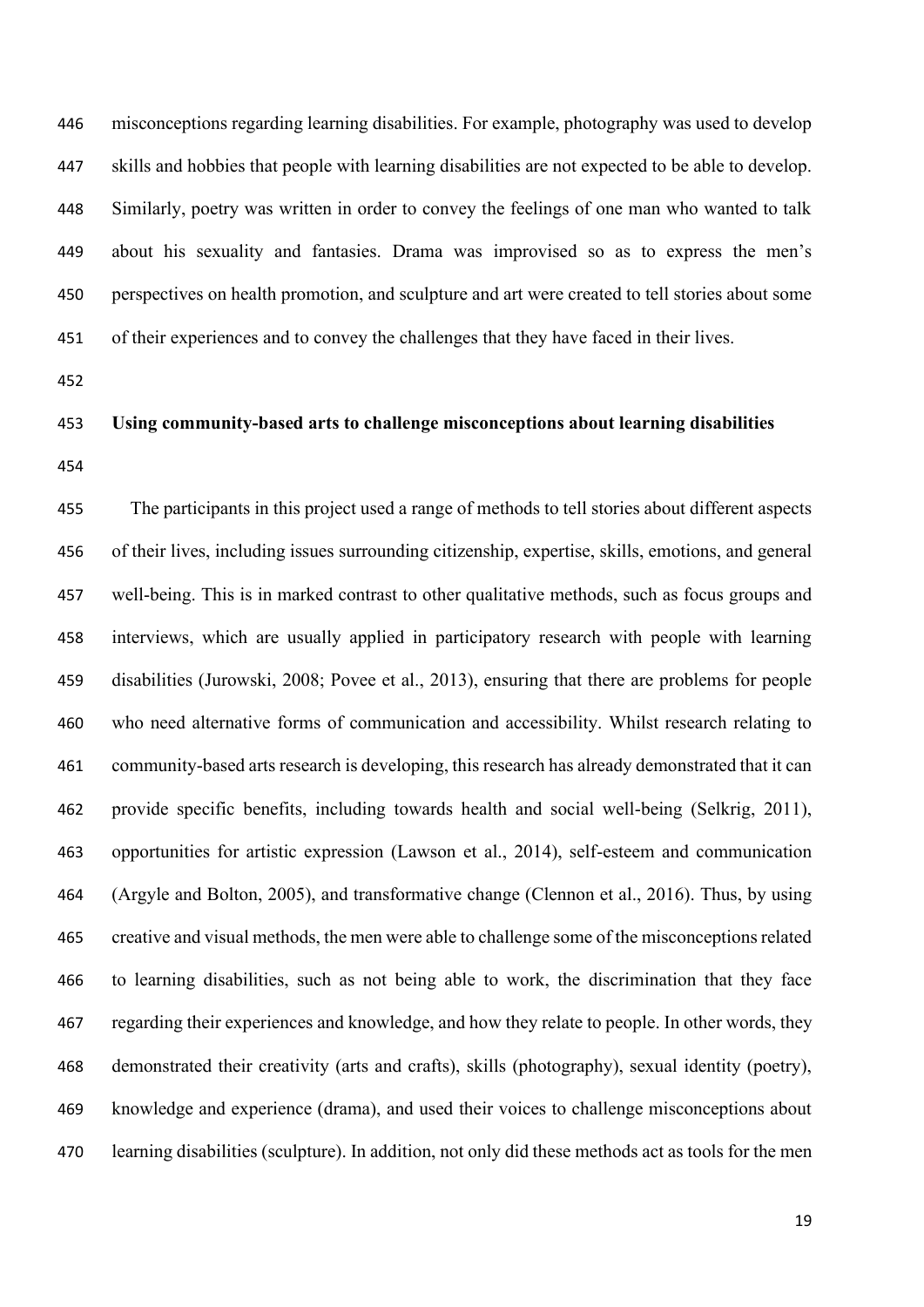to express themselves within a project amongst peers with learning disabilities, their work was shared, via the community exhibition, with thousands of people who visited the museum, ensuring that their work extended to their wider sociocultural contexts. The community exhibition started with an opening ceremony which the men attended and wherein they met members of the public and representatives from charities and other organisations to discuss their work. Not only did the men feel empowered and excited about sharing their work with 477 the wider public, the people whom they met felt that they learnt more about the day-to-day circumstances of being a person with learning disabilities, and one person commented that the exhibition had been 'informative, thought-provoking, fun'.

 The use of community-based arts research methods is important because it raises issues of subjectivity and reflexivity (Reavey, 2012) and brings the interpretation of data produced in research into sharper focus. This is crucial at a time when people with learning disabilities are being excluded, more than ever, in society, e.g. from paid employment, with the consequences of unemployment being associated with laziness and benefit scrounging (Goodley, 2014; Runswick-Cole and Goodley, 2015; Bates, Goodley and Runswick-Cole, 2017). However, as the men indicated through the sculpture, they want to be 'equal to everyone' and to 'achieve' and be 'accepted'. Yet, since the onset of austerity measures, people with learning disabilities have received bad press because of negative associations being made with receiving benefits (Briant et al., 2013). With an increase in the number of people with learning disabilities likely to become known to services expected over the coming decade, alongside the decreases in funds going towards support and care (Emerson and Hatton, 2008; Power et al., 2016), hearing their voices through creative and visual means is significant and may go some way to challenging some of those misconceptions. The use of sculpture, for instance, highlighted that the participants wanted to engage with the world around them, not be excluded from wider society. Using sculpture helped the participants to make a statement of their beliefs, wherein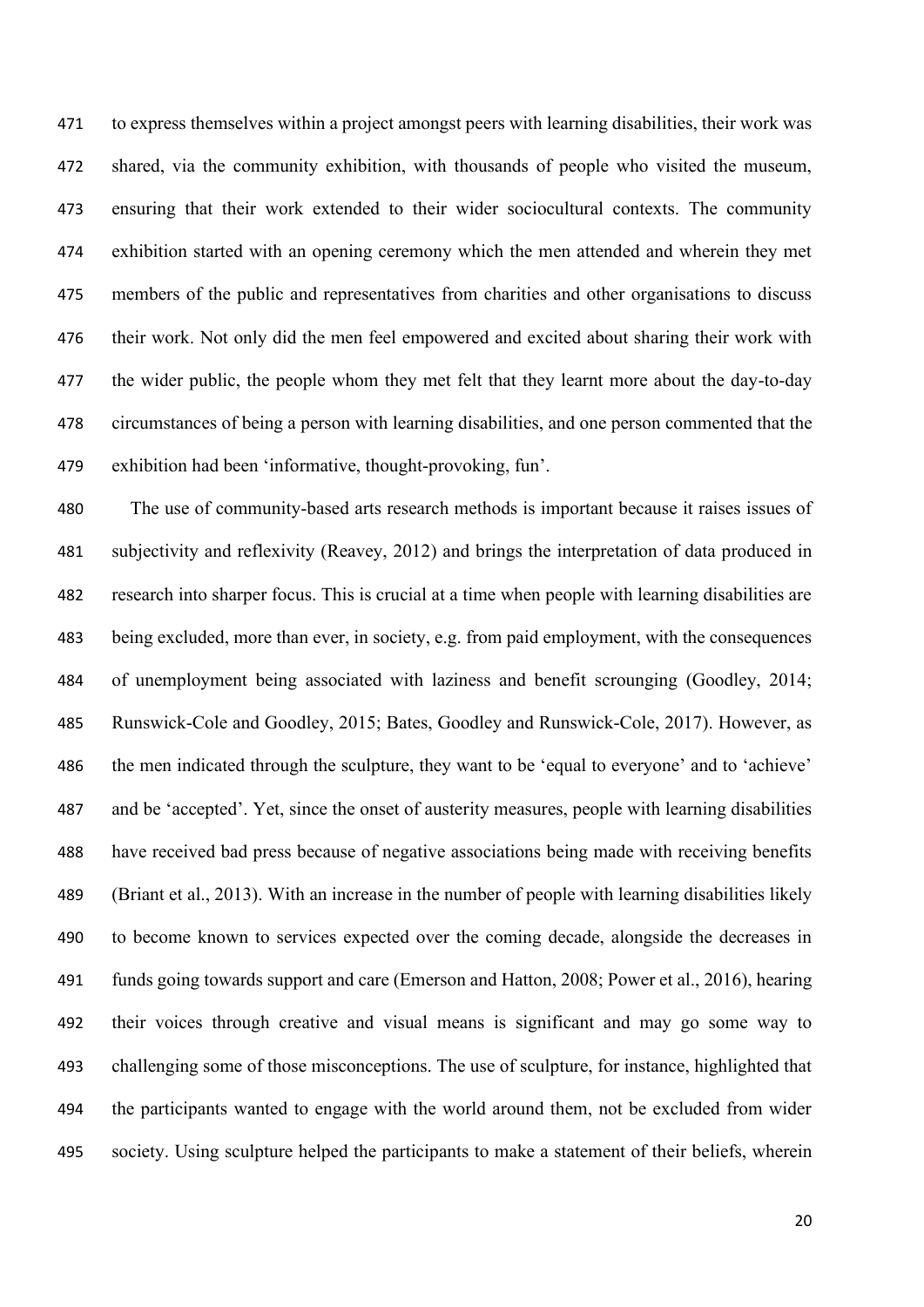they could express their views and share with the wider public in a way that was unlike that used by traditional forms of research.

## **Importance of community-based arts projects for people with learning disabilities**

 Whilst there is evidence that the use of visual and creative methods in community-based arts research projects is beneficial, there are still issues relating to control (Povee et al., 2013). For instance, the methods used in this project were essentially still facilitated by the researcher (lead author), volunteers and carers. This ensured that there were issues surrounding making choices, sharing expertise, and full participation (Richards, 2016), reducing the full control and development of using these methods with the aim of gaining full insight into the lives of people with learning disabilities. However, with health providers increasingly looking for more innovative ways in which to deliver services and reach health targets, especially with hard-to- reach groups, a range of creative approaches may be more suitable in community-based arts research projects (see Cowling, 2004; Kilroy et al., 2007). In healthcare, the arts is progressively being seen to have roles in enhancing processes of care and acting as a medium for sociocultural change (Abbott and Avins, 2006; McPherson, 2006; Coholic and LeBreton, 2007). Thus, art/the arts is a form of expression that may highlight values or communicate feelings, responding to the social and cultural settings within which a person or people live. For example, alongside poetry, photography and sculpture, drama and improvisation were used to depict stories or debates/discussions in relation to the men's lives, as a way of engaging and expressing feelings and thoughts, with facilitators supporting research participants in being the performers (Fitzgerald, 2007). The participants not only used the opportunity of being on camera to improvise scenes from their favourite television programmes, but also developed scenes that involved the men debating key themes relating to health promotion, such as 'being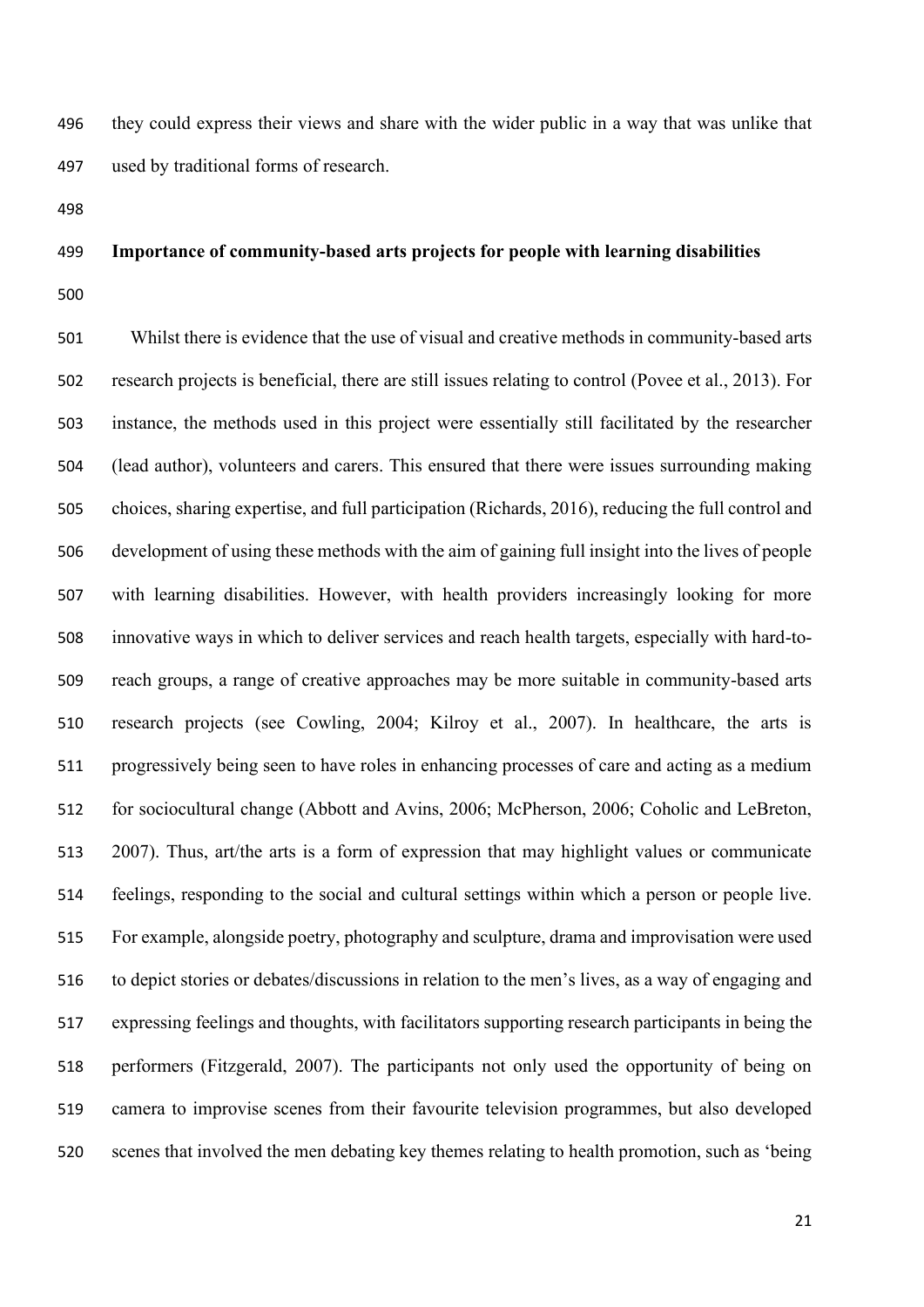clean' (personal hygiene). The scenes that the men created opened further debate and discussion surrounding issues about which they would not normally be able to talk due to the restrictive nature of their lives, e.g. not being able to set their own routines or talk about being sexually active.

 Similarly, a good example of where strong feelings were expressed was that of Mark's poetry. He wrote poetry not only to talk about his hopes for the future, but also to discuss the difficulties that he faced due to being a gay man with learning disabilities. Mark used poetry to help the reader/listener to feel and hear his thoughts in his own words (also see Ward, 2011), meaning that poetry can provide the means to express what cannot always be voiced (Richardson, 2000). Thus, the use of poetry in research not only opens potential spaces for people to engage with and understand their contexts more (Clark-McGhee, 2015), but also may stimulate critical debate and reflection, which can highlight tensions and challenge or resist disempowering practices in professional life (Kinsella, 2006).

 In the way that Mark's poetry constructed meanings about his life and sexuality, photography was also used to convey perspectives on how the men viewed their lives and contexts. The use of photography was useful for the participants to explore their own cultural, social and historical contexts. For example, the men took photographs that represented aspects of their identity, as well as emotions and feelings in respect of matters of interest thereto. Gauntlett (2007) emphasised the benefits of using visual methods as an embodied experience and, therefore, a worthwhile alternative to traditional interviews and focus groups. Thus, visual and creative methods may record as well as preserve and provide deeper meaning to the activities and feelings expressed in a way that people with learning disabilities, for instance, can interpret for themselves. Subsequently, community-based arts research, using creative and visual methods, can be a way in which to promote inclusion and participation and allow the voices of marginalised people and groups to have a voice in social research (Goodley and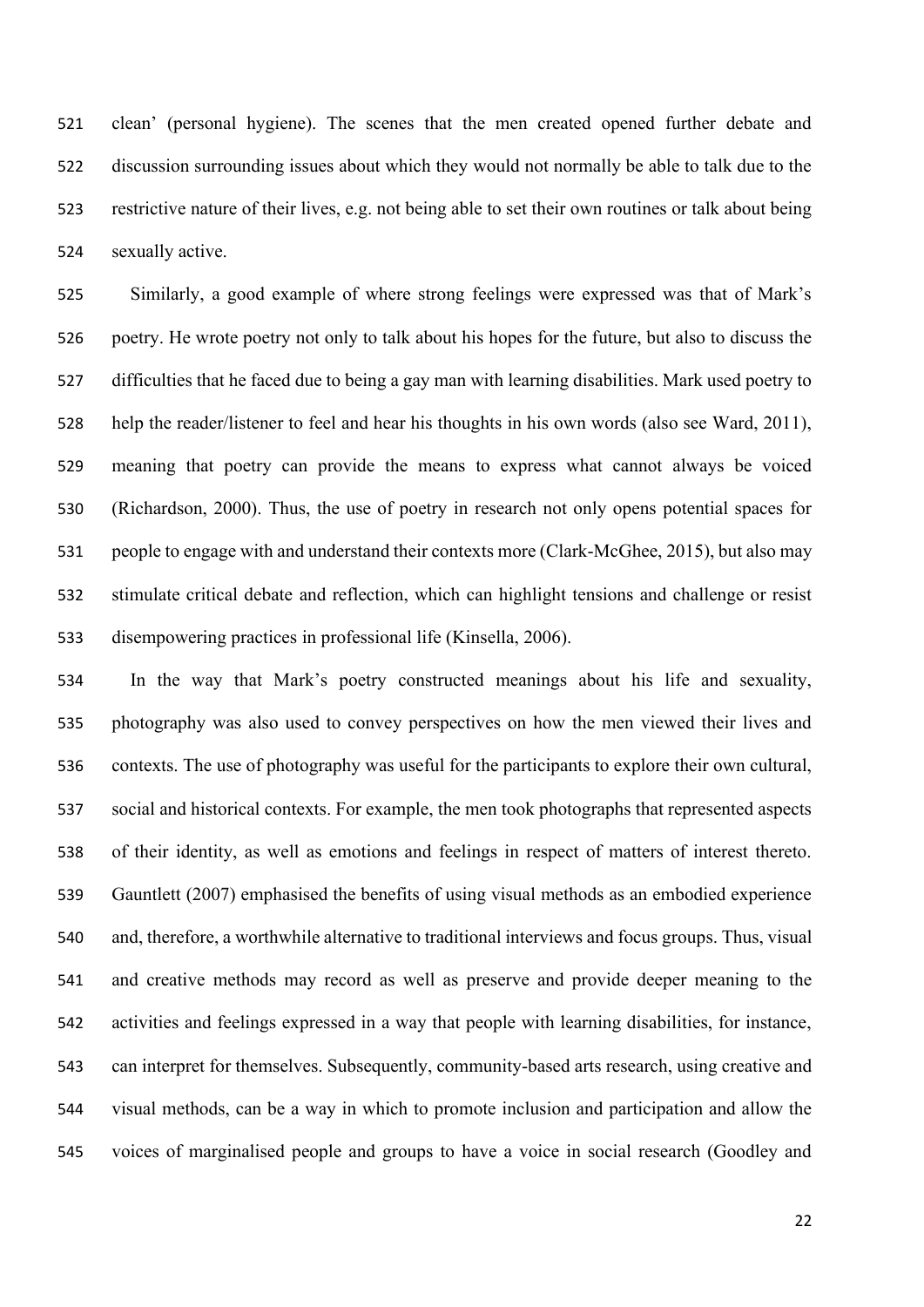Moore, 2000; Aldridge, 2012), meaning that people with learning disabilities can transcend exclusionary practices (Hall, 2013).

**Conclusion**

 This article presented some of the community-based artwork of a group of men with learning disabilities, who aimed to challenge some of the misconceptions associated with learning disabilities. There is no doubt that people with learning disabilities regularly face many forms of direct and indirect stigma because of their label of 'learning disability', as well as physical and verbal abuse, and subtle forms of disempowerment because of presumed sexual promiscuity and predatory behaviours, accusations of laziness, and accusations of lacking in skill, knowledge and experience. However, the men in this project used a series of visual and creative methods to challenge some of these misconceptions by telling stories through art, demonstrating skill through photography, using poetry to talk about sexual identity, and improvising drama and filmmaking to challenge stigma, and through sculpture expressed their voices in respect of their lived experiences and hopes for the future. Thus, by doing so, they were able to challenge some of the stigma and stereotyping associated with learning disabilities, indicating that community-based arts research is a valuable and empowering way in which to promote the voices of people with learning disabilities.

## **References**

 Abbott, E. and Avins, K. (2006) *Music, health and well-being.* New York: Springer Publishing Company.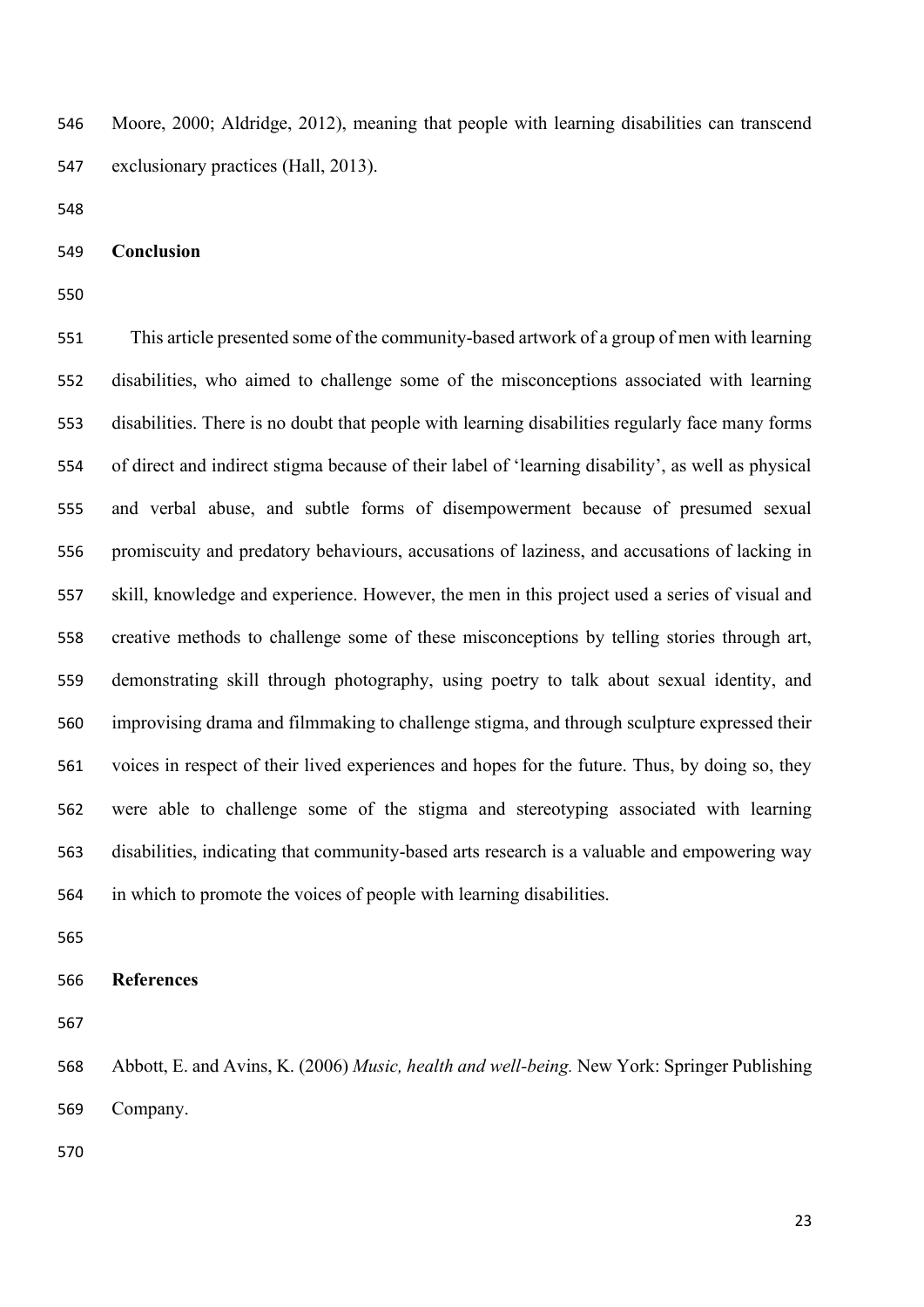Aldridge, J. (2012) Working with vulnerable groups in social research: dilemmas by default and design. *Qualitative Research, 14*(1), pp. 112-130.

- Argyle, E. and Bolton, G. (2005) Art in the community for potentially vulnerable mental health groups. *Health Education, 105*, pp. 340–354.
- 
- Azzopardi-Lane, C. and Callus, A-M. (2014). Constructing sexual identities: people with intellectual disability talking about sexuality. British Journal of Learning Disabilities, 43(1), pp.32-37.

 Bartunek, J. M. (2008) 'Insider/Outsider team research: the development of the approach and its meanings'. In Shani, A.B., Adler, N., Mohrman, S.A., Pasmore, W.A. and Stymne, B. (eds.) Handbook of collaborative management research. Oaks: Sage, pp. 73-91.

 Bates, K., Goodley, D. and Runswick-Cole, K. (2017) Precarious lives and resistant possibilities: the labour of people with learning disabilities in times of austerity. *Disability and Society, 32*(2), pp.160-175.

 Booth, T. and Booth, W. (2003) In the frame: photovoice and mothers with learning difficulties. *Disability and Society, 18*(4) pp. 431-442.

 Braun, V. and Clarke, V., (2006) Using Thematic Analysis in Psychology. *Qualitative Research in Psychology, 3*(2), pp. 77-101.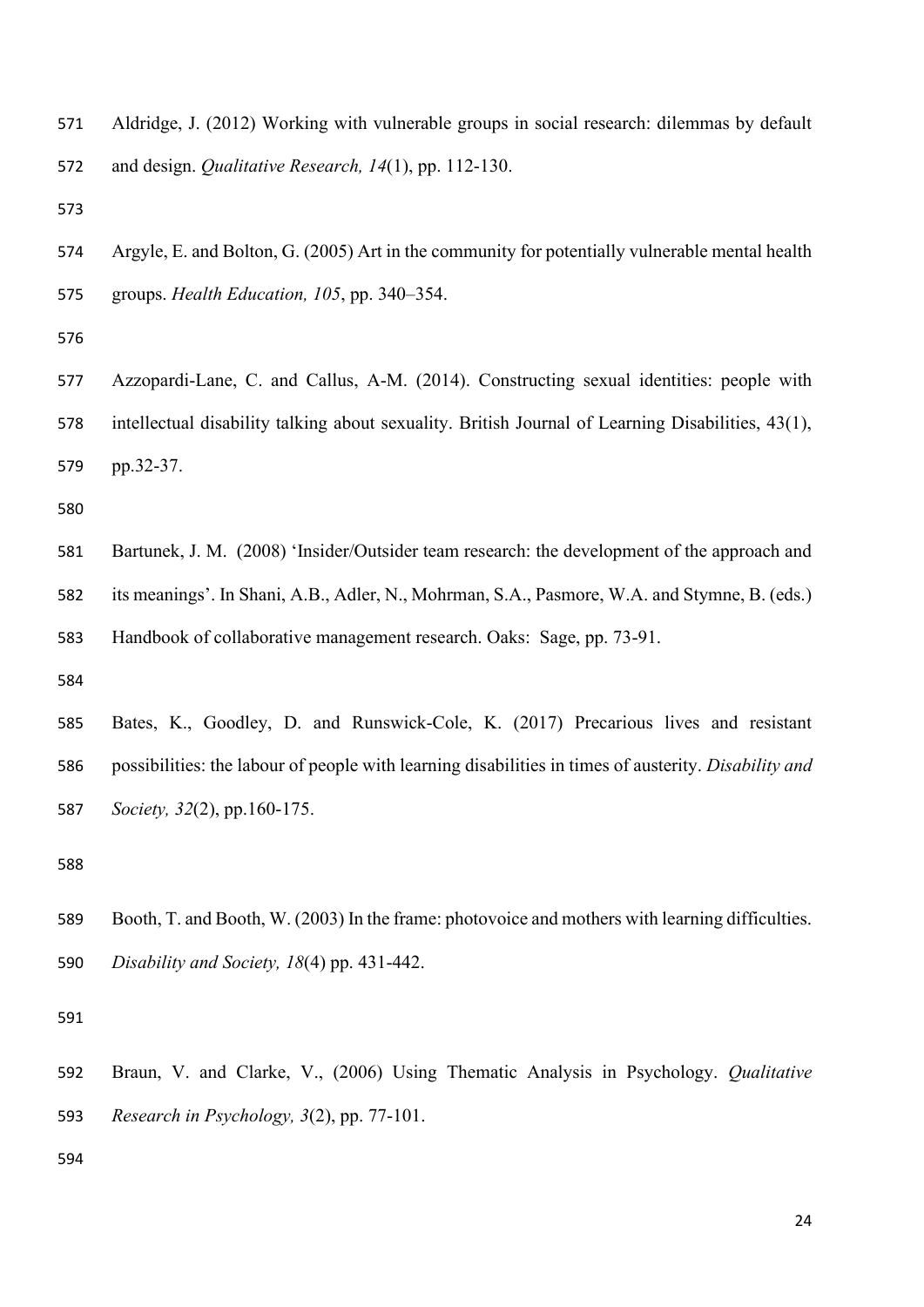| 595 | Briant, E., Watson, N. and Philo, G. (2013) Reporting disability in the age of austerity: the |
|-----|-----------------------------------------------------------------------------------------------|
| 596 | changing face of media representation of disability and disabled people in the United Kingdom |
| 597 | and the creation of new 'folk devils'. Disability and Society, 28(6) pp. 874-889.             |

 Bridger, A., Emmanouil, S. and Lawthom, R. (2016) Trace space: a psychogeographical community project with members of an arts and health organisation. *Qualitative Research in Psychology, 14*(1), pp. 1-17.

 Cahnmann-Taylor, M. (2007). Arts-based research: Histories and new directions. In, M. Cahnmann-Taylor & R. Siegesmund (Eds.), Arts-based research in education: Foundations for practice (pp. 3-15). London, England: Routledge.

 Chappell, S.V. and Chappell, D. (2016) Building social inclusion through critical arts-based pedagogies in university classroom communities. *International Journal of Inclusive Education, 20*(3), pp. 292-308.

 Clark-McGhee, K. (2015) A narrative analysis of poetry written from the words of people given a diagnosis of dementia. *Dementia, 14*(1), pp. 9-26.

 Camic, P.M., Tischler, V. and Pearman, C.H. (2014) Viewing and making art together: a multi- session art-gallery-based intervention for people with dementia and their carers. *Aging and Mental Health, 18*(2), pp. 161-168.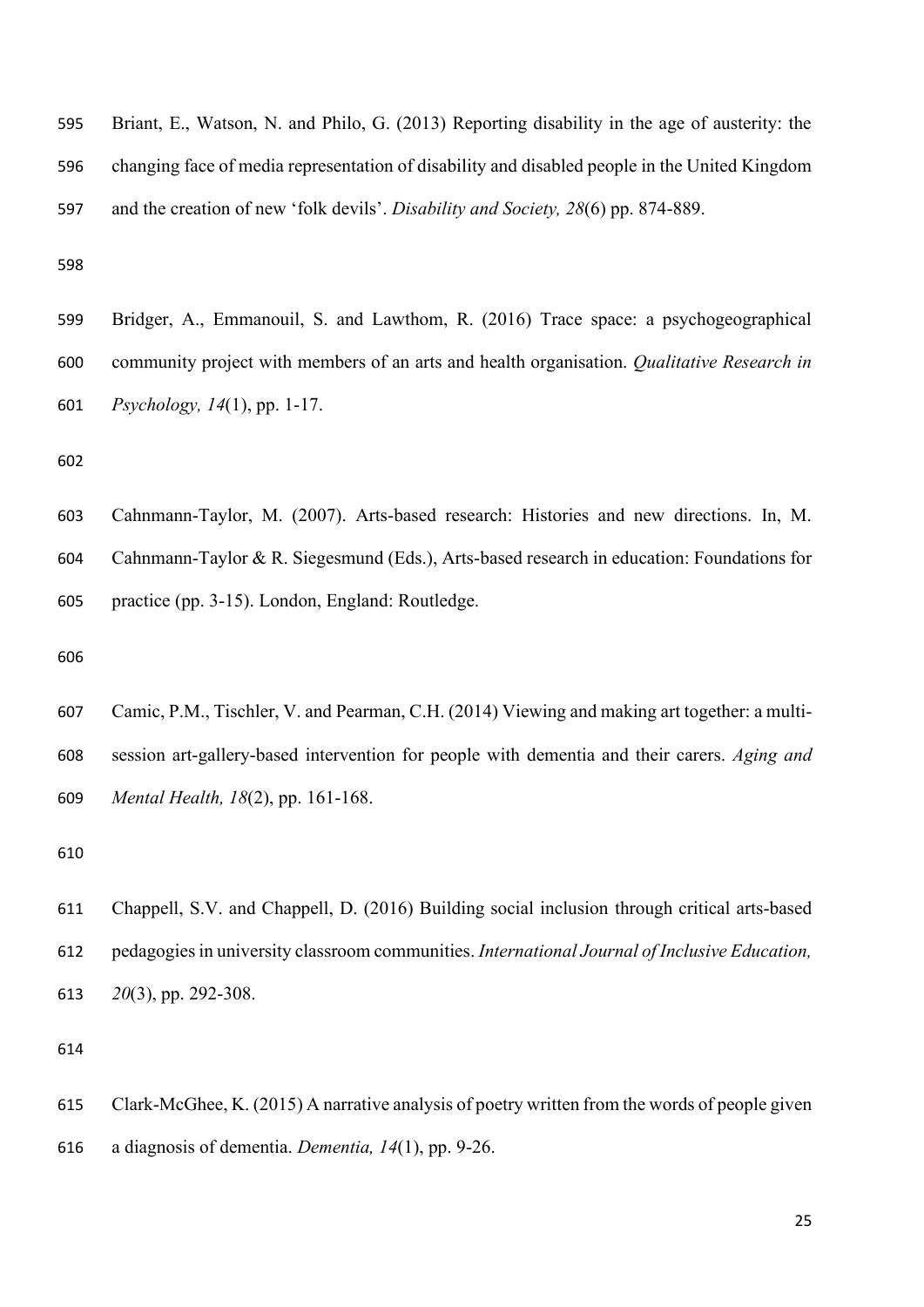|              | I |  |
|--------------|---|--|
| I<br>×<br>۰, |   |  |

 Clennon, O. (2013) How effective are music interventions in the criminal youth justice sector? Community music making and its potential for community and social transformation: a pilot study. *Journal of Music, Technology and Education, 6*(1), pp.103-130. Clennon, D. O, Kagan, C., Lawthom, R. and Swindells, R. (2016) Participation in community arts: lessons from the inner-city. *International Journal of Inclusive Education, 20*(3), pp. 331- 346. Coholic, D. and LeBreton, J. (2007) Working with dreams in a holistic arts-based group: connections between dream interpretation and spirituality. *Social Work with Groups, 30*(3) pp. 47-64. Cole, A.L. and Knowles, J.G. (2008) Arts-informed research. In, J.G. Knowles & A.L. Cole (Eds.), Handbook of the Arts in Qualitative Research: Perspectives, Methodologies, Examples, and Issues (pp. 55–70). Thousand Oaks, CA: Sage Publications. Cowling, J. (2004) *For art's sake? Society and the arts in the 21st century.* London: Institute for Public Policy Research. Crone, D.M., O'Connell, E.E., Tyson, P.J., Clark-Stone, F., Opher, S. and James, D.V.B. (2013) 'Art Lift' intervention to improve mental well-being: an observational study from UK general practice. *International Journal of Mental Health Nursing, 22*(3), pp. 279–286.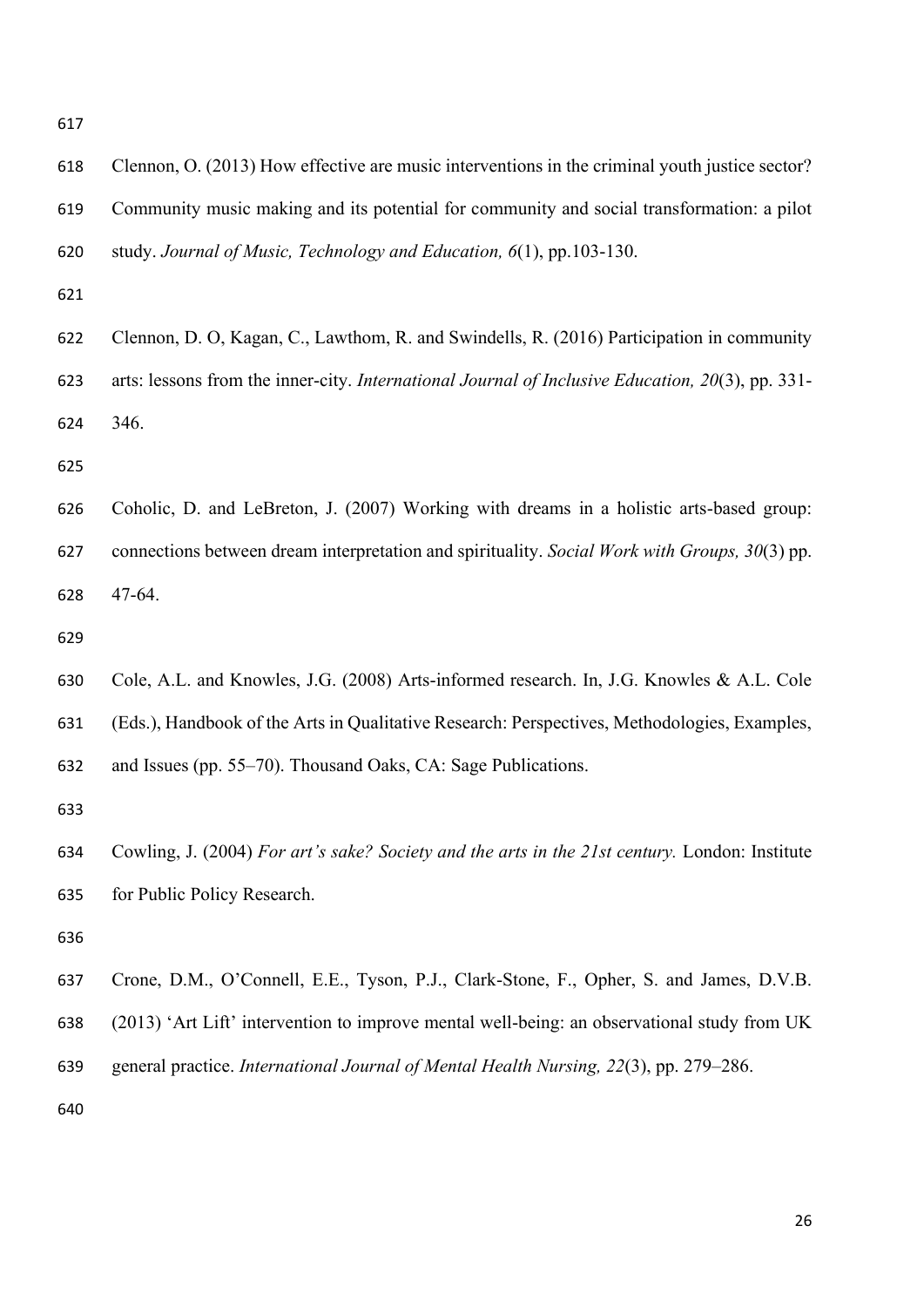| 641 | Davidson, A-L. (2015) A Collaborative Action Research about Making Self-Advocacy Videos        |
|-----|------------------------------------------------------------------------------------------------|
| 642 | with People with Intellectual Disabilities. Social Inclusion, 3(6), pp. 16-28.                 |
| 643 |                                                                                                |
| 644 | Davies, C.R., Rosenberg, M., Knuiman, M., Ferguson, R., Pikora, T. and Slatter, N. (2012)      |
| 645 | Defining arts engagement for population-based health research: Art forms, activities and level |
| 646 | of engagement. Arts and Health, 4(3), pp. 203-216.                                             |
| 647 |                                                                                                |
|     |                                                                                                |

 $\overline{AB}$  (2015)  $\overline{AB}$  Davidson, A-L. (2016)  $\overline{BA}$  about Making Self-Advocation  $\overline{BA}$ 

 Department of Health. (2007) *Report of the review of arts and health working group*. London: The Stationery Office.

 Emerson, E. and Hatton, C. (2008) *People with learning disabilities in England.* Lancaster: Centre for Disability Research.

 Fenech, A. (2009) Interactive Drama in Complex Neurological Disability Management. *Disability and Rehabilitation, 31*(2), pp. 118–130.

 Fitzgerald, H. (2007) Dramatizing physical education: using drama in research. *British Journal of Learning Disabilities, 35*(4) pp. 253-260.

 Foster, D. and Scott, P. (2015) Nobody's responsibility: the precarious position of disabled employees in the UK workplace. *Journal of Industrial Relations, 46*(4), pp. 328-343.

- Fullana, J., Pallisera, M. and Montserrat, V. (2014) Advancing towards inclusive social research: visual methods as opportunities for people with severe mental illness to participate in
- research. *International Journal of Social Research Methodology, 17*(6), pp. 723-738.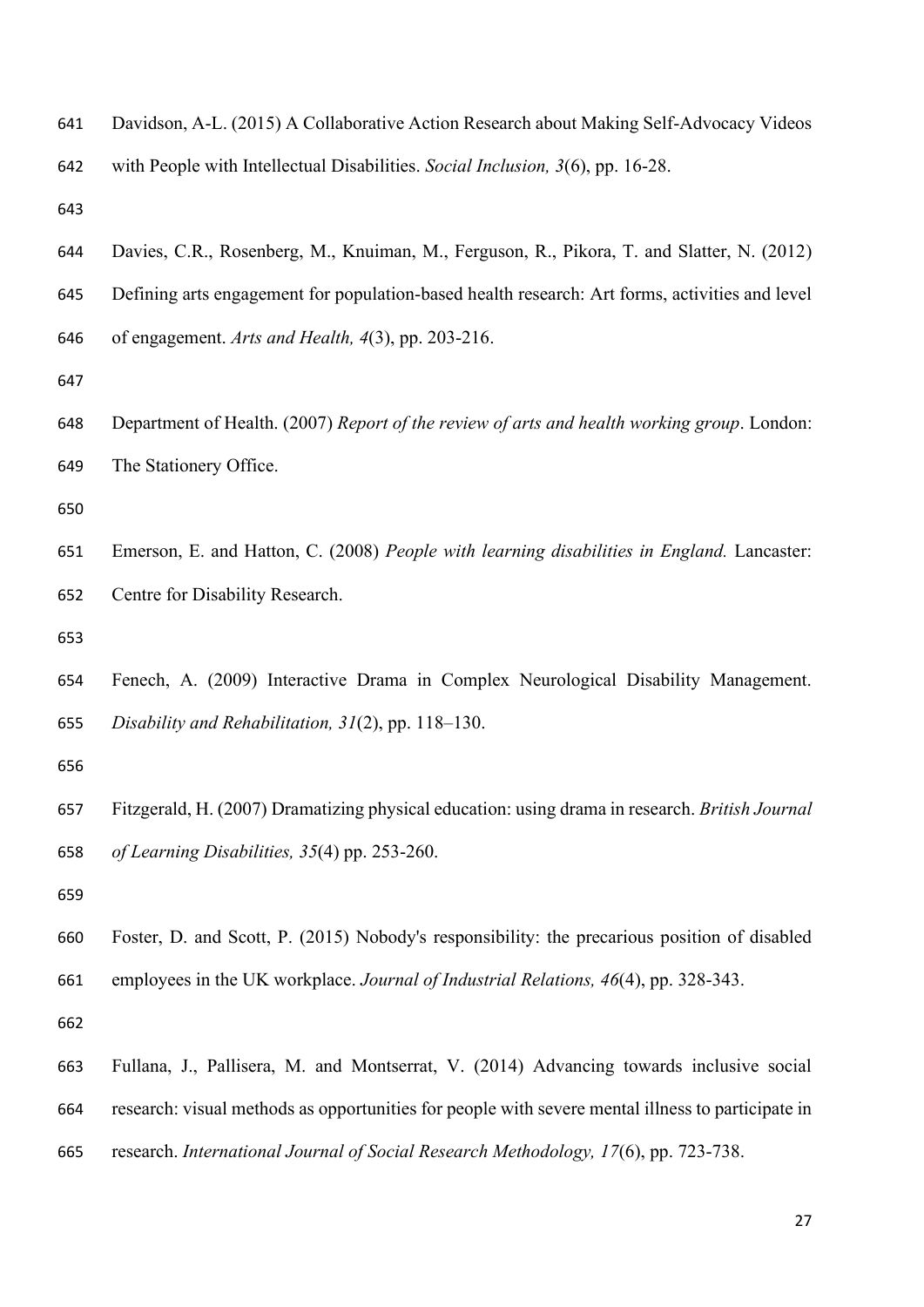Gauntlett, D. (2007) *Creative explorations: new approaches to identities and audiences.* London: Routledge.

 Goodley, D. and Moore, M. (2000) Doing disability research: activist lives and the academy. *Disability and Society, 15*(6) pp. 861-882.

 Goodley, D., Lawthom, R. and Runswick-Cole, K. (2014) Dis/ability and austerity: beyond work and slow death. *Disability and Society, 29*(6), pp. 980-984.

- Hakak, Y. and Holmes, K. (2017) Life at the other end: participatory film-making, power and the 'common third'. *Social Work Education, 36*(2), pp 217-222.
- Hall, E. (2013) Making and gifting belonging: creative arts and people with learning disabilities. *Environment and Planning A, 45*(2), pp. 244 – 262.

 Harris J. and Roulstone, A. (2011) *Disability, Policy and Professional Practice*. SAGE Publications, London.

 Harris, M.W., Barnett, T. and Bridgman, H. (2016) Rural Art Roadshow: a travelling art exhibition to promote mental health in rural and remote communities. *Arts and Health*, pp. 1-

8.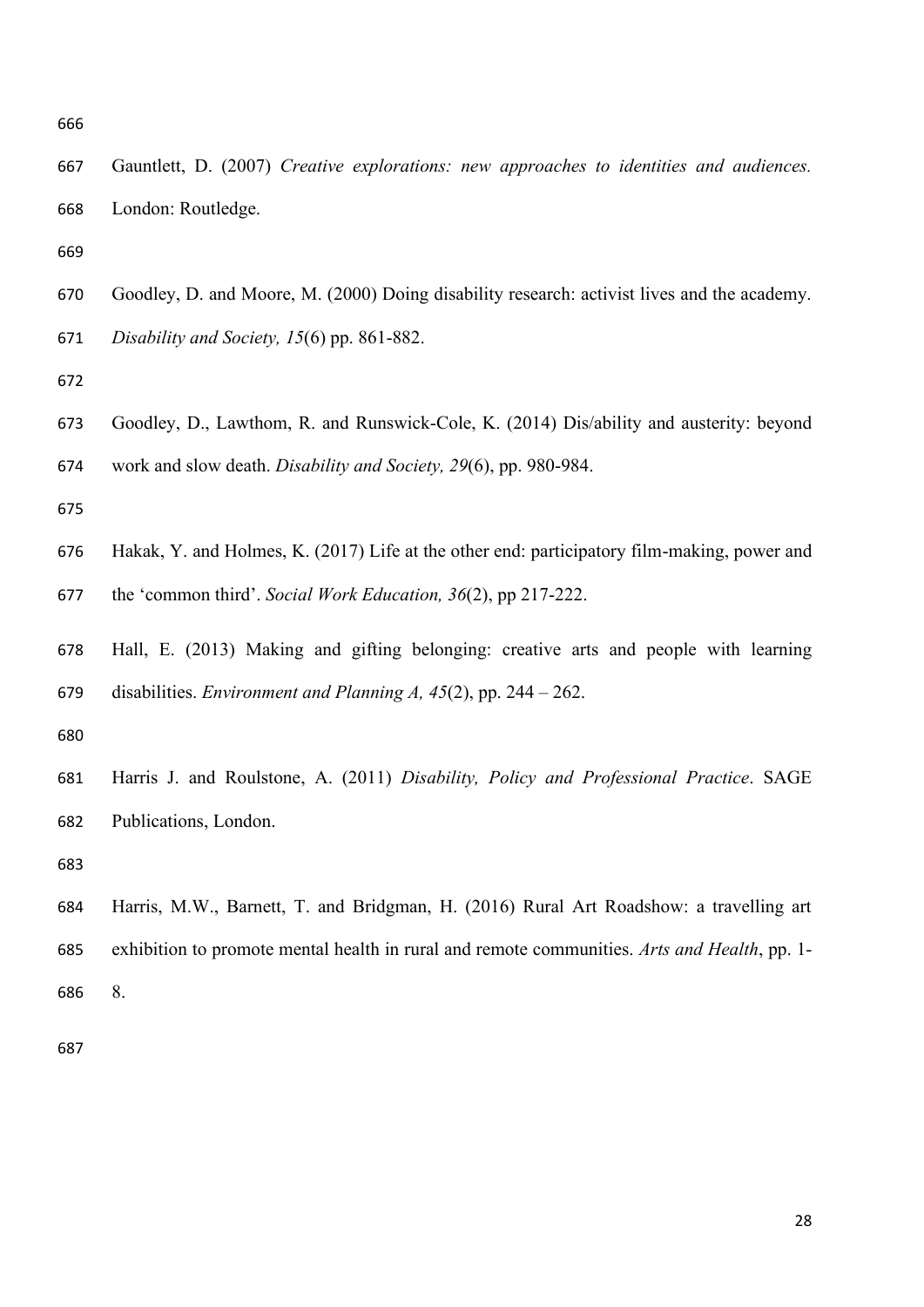| 688 | Hodgetts, D., Chamberlain, K. and Groot, S. (2011) Reflections of the visual in community            |
|-----|------------------------------------------------------------------------------------------------------|
| 689 | research and action. In Reavey, P (Ed.), <i>Visual methods in psychology. Using and Interpreting</i> |
| 690 | <i>Images in Qualitative Research.</i> Psychology Press, East Sussex, pp. 299–313.                   |

 Hooks, b. (1994) Teaching to transgress: education as the practice of freedom. New York: Routledge.

 Jahoda, A., Wilson, A., Stalker, K. and Cairney, A. (2010) Living with stigma and the self- perceptions of people with mild intellectual disabilities. Journal of Social Issues, 66(3), pp. 521-534.

 Jurkowski, J. M. (2008) Photovoice as participatory action research tool for engaging people with intellectual disabilities in research and program development. *Intellectual and Developmental Disabilities, 46*, pp.1–11.

 Kilroy, A., Garner, C., Parkinson, C., Kagan, C. and Senior, P. (2007) *'The arts transformed my life. It did, it transformed my life, but it didn't come without a lot of hard work on my part as well'.* Paper presented at: Critical friends event. Manchester Metropolitan University: Manchester. 15th September 2007.

 Kinsella, A. (2006). Poetic Resistance: juxtaposing personal and professional discursive constructions in a practice context. *Journal of the Canadian Association for Curriculum Studies, 4*(1).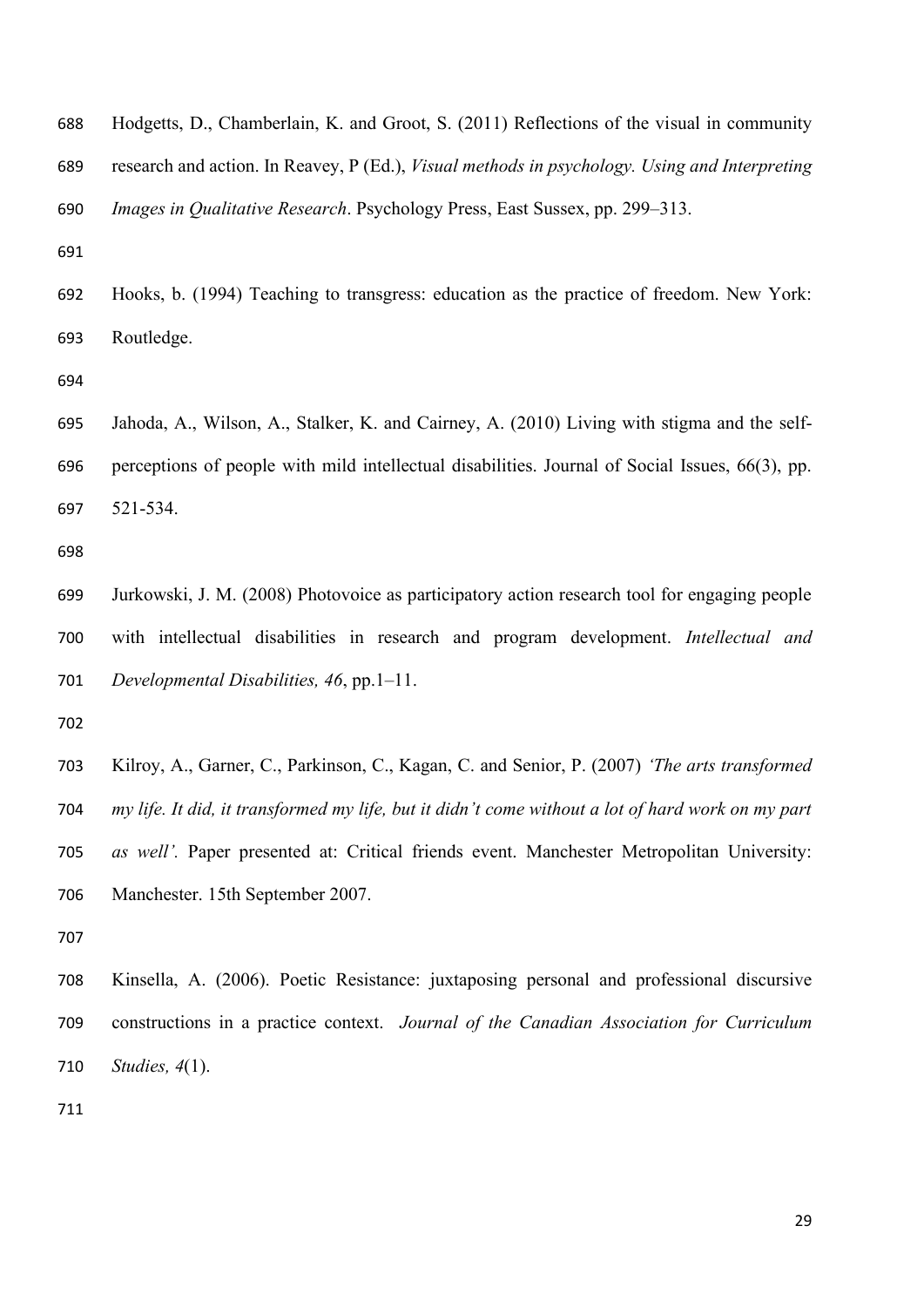| 712 | Landman, A.R. (2014) "A counterfeit friendship": mate crime and people with learning |  |
|-----|--------------------------------------------------------------------------------------|--|
| 713 | disabilities. The Journal of Adult Protection, 16(6), pp. 355-366.                   |  |

| 715 | Lawson, J., Reynolds, F., Bryant, W. and Wilson. L. (2014) 'It's like having a day of freedom,     |
|-----|----------------------------------------------------------------------------------------------------|
| 716 | a day off from being ill': exploring the experiences of people living with mental health           |
| 717 | problems who attend a community-based arts project, using interpretative phenomenological          |
| 718 | analysis. Journal of Health Psychology, 19(6), pp. 765 –777.                                       |
| 719 |                                                                                                    |
| 720 | Lawthom, R., Kagan, C., Richards, M., Sixsmith, J. and Woolrych, R. (2012) 'Being creative:        |
| 721 | Engaging and participative methodologies'. In, Johnson, S. and Horrocks, C. (eds.) <i>Advances</i> |
| 722 | in health psychology: Critical approaches. Basingstoke: Palgrave, pp. 204-220.                     |
| 723 |                                                                                                    |
| 724 | Leavy, P. (2009) Method Meets Art: Arts-Based Research Practice. New York: The Guilford            |
| 725 | Press.                                                                                             |
| 726 |                                                                                                    |
| 727 | Leavy, P. (2017) Research Design: Quantitative, Qualitative, Mixed Methods, Arts-Based, and        |
| 728 | Community-Based Participatory Research Approaches. New York: The Guilford Press.                   |
| 729 |                                                                                                    |
| 730 | Ledger A. and Edwards J. (2011) Arts-based research practices in music therapy research:           |
| 731 | Existing and potential developments. The Arts in Psychotherapy, 38, pp. 312–317.                   |
| 732 |                                                                                                    |
| 733 | Leggo, C. (2008) Astonishing silence: knowing in poetry. In, J. G. Knowles and A. L. Cole          |
| 734 | (Eds.), Handbook of the arts in qualitative social science research (pp. 165-174). Thousand        |
| 735 | Oaks, CA: Sage.                                                                                    |
|     |                                                                                                    |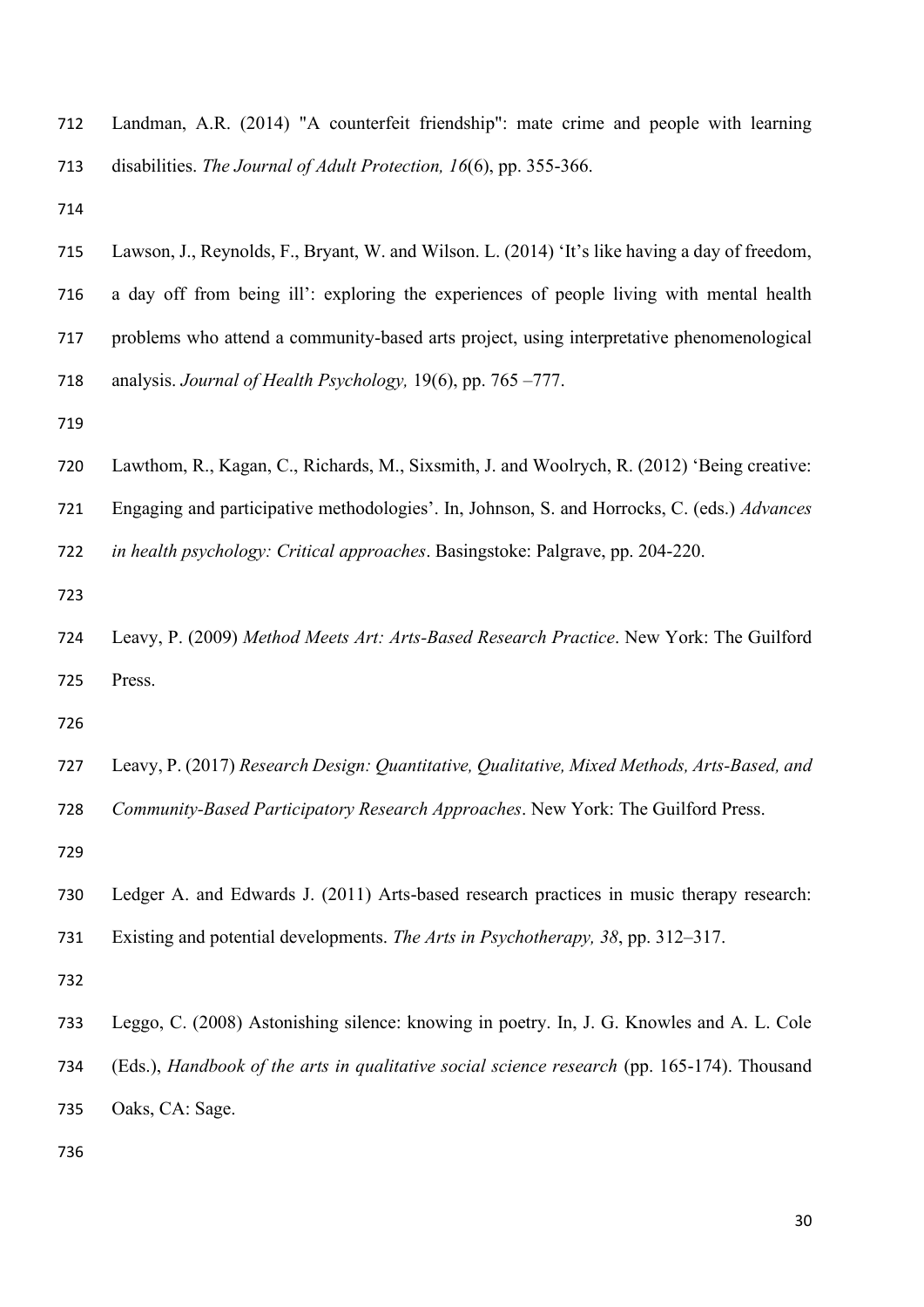Levy, S., Robb, A.J. and Jindal-Snape, D. (2017) Disability, personalisation and community arts: exploring the spatial dynamics of children with disabilities participating in inclusive music classes. *Disability and Society, 32*(2), pp. 254-268.

 McPherson, K. (2006) 'What are the boundaries of health and functioning-- and who should say what they are?' *Disability and Rehabilitation: An International Multidisciplinary Journal, 28*(23) pp.1473-1474.

 Mietola, R., Miettinen, S. and Vehmas, S. (2017) Voiceless subjects? Research ethics and persons with profound intellectual disabilities. *International Journal of Social Research Methodology, 20*(3), pp. 263-274.

 Morgan, M.F., Cuskelly, M. and Moni, K.B. (2014) Unanticipated ethical issues in a participatory research project with individuals with intellectual disability. *Disability and Society, 29*(8), pp. 1305-1318

 Morris, J. (1998) *Still missing? Disabled children and the Children Act.* Oxford: The Who Cares Trust.

 Naples, N. A. (1996) 'A feminist revisiting of the insider/outsider debate: the 'outsider phenomenon' in rural Iowa'. Qualitative Sociology, 19(1) pp. 83-106.

 Payne, D.A., Hickey, H., Nelson, A., Rees, K., Bollinger, H. and Hartley, S. (2016) Physically disabled women and sexual identity: a PhotoVoice study. *Disability and Society, 31*(8), pp. 1030-1049.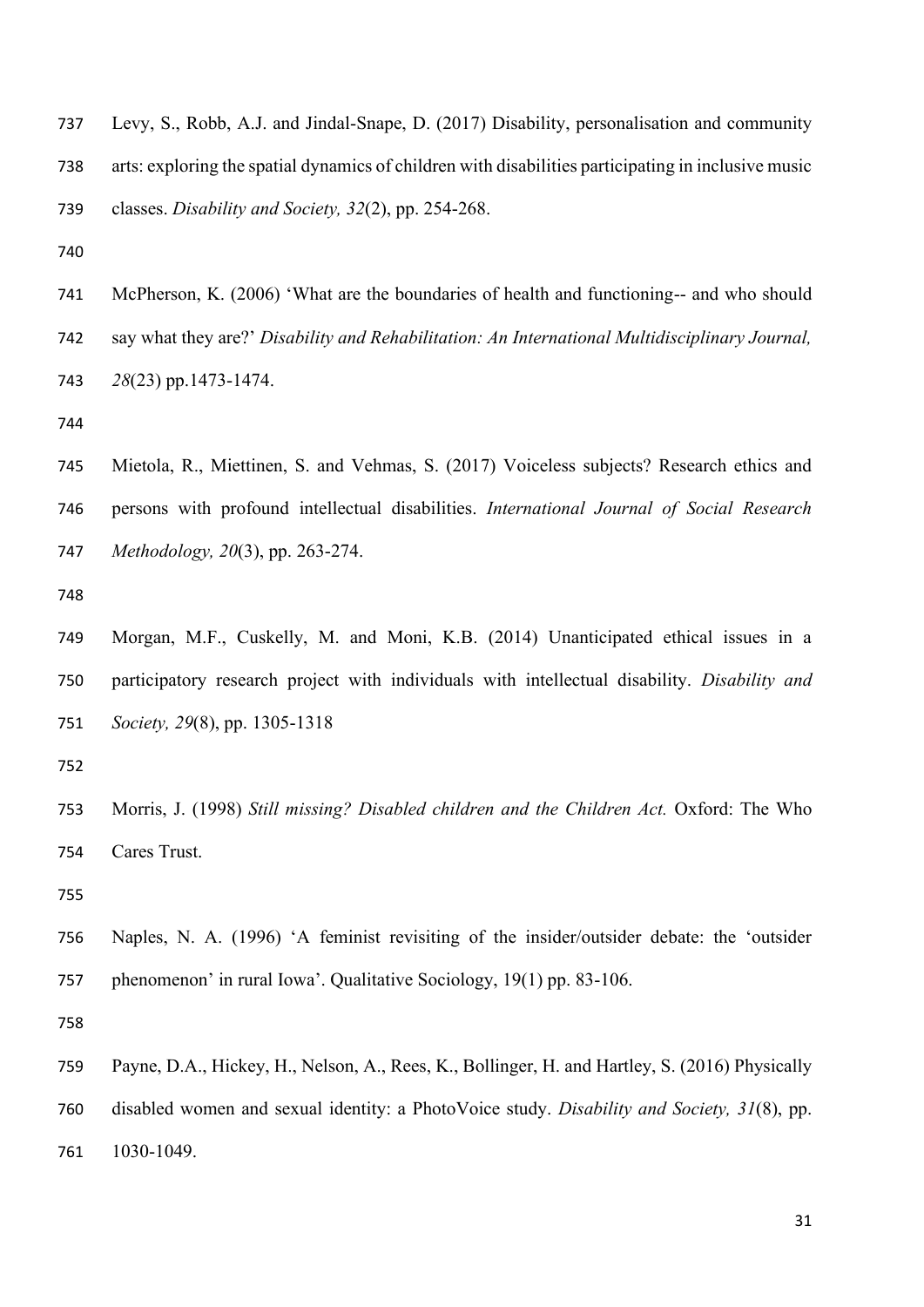Pink, S. (2007) *Doing visual ethnography.* London: Sage.

 Povee, K., Bishop, B.J. and Roberts, L.D. (2013) The use of photovoice with people with intellectual disabilities: reflections, challenges and opportunities. *Disability and Society, 29*(6), pp. 893-907.

 Purcell, R. (2009) Images for change: community development, community arts and photography. *Community Development Journal, 44*(1), pp. 11-122.

- Reavey, P. (2012) *Visual methods in psychology: using and interpreting images in qualitative research.* Hove: Psychology Press.
- 
- Redman-MacLaren, M. (2015) Becoming a researcher: an autoethnographic account of a
- doctoral researcher re-presented in poetry. *Journal of Poetry Therapy, 28*(3), pp. 207-214.

- Richards, M. (2014*) Confessions of a Community Psychology: The Tale of a Group of Men*
- *Challenging the Perceptions of Health Promotion and Learning Difficulties.* Unpublished. PhD
- thesis, Manchester Metropolitan University, UK.

 Richards, M. (2016) "People with Learning Disabilities Need a Commissioner and a Legal Charter of Rights' – No They do Not!." *Disability and Society*, 31(3), pp. 426-430.

 Richards, R. (2017) 'Angry, when things don't go my own way': what it means to be gay with learning disabilities. *Disability and Society, 32*(8), PP. 1165-1179.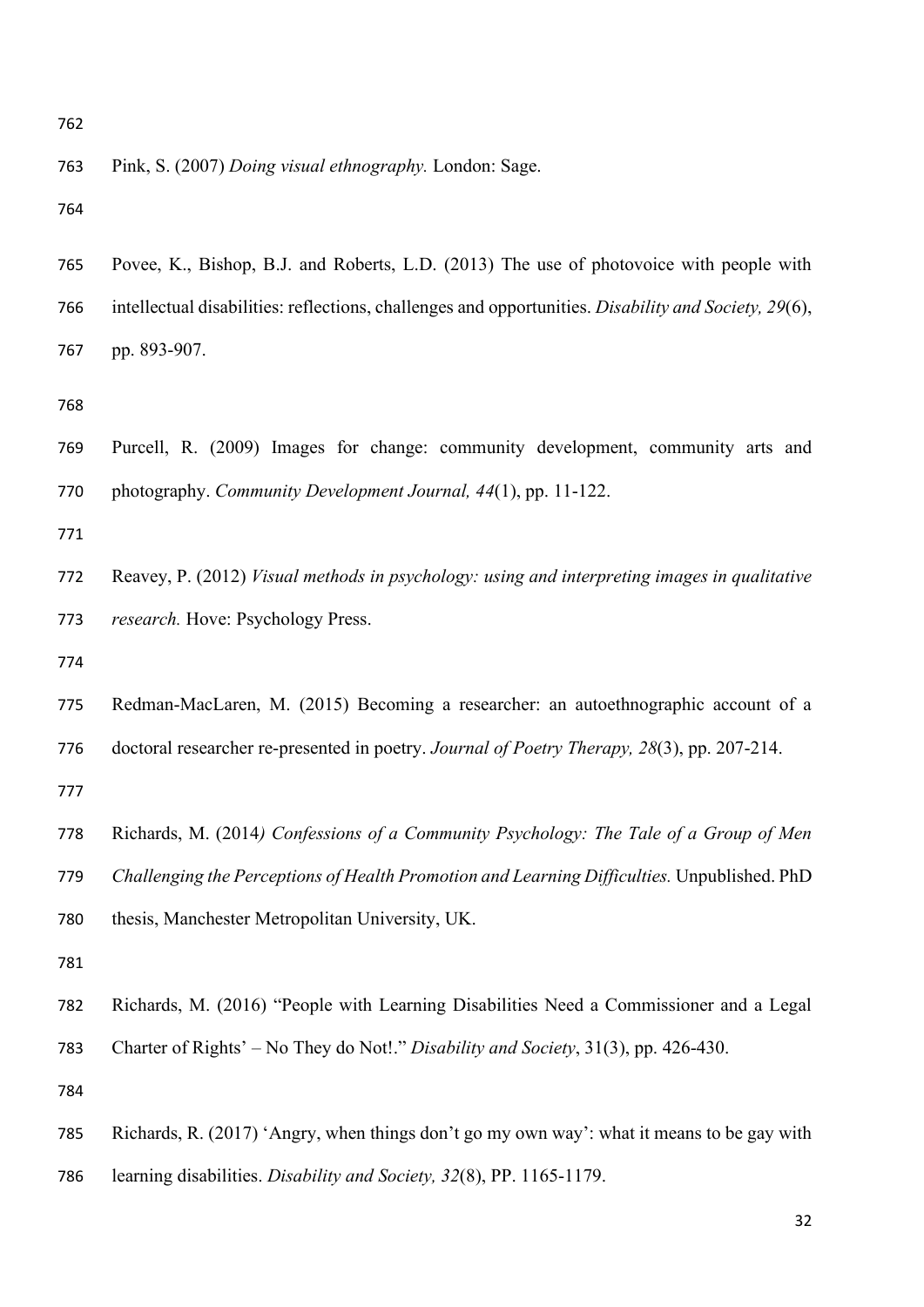| ×<br>۰.<br>v |  |
|--------------|--|
|              |  |

| 788 | Richardson, L. (2000) "Writing: A Method of Inquiry." In, The Handbook of Qualitative             |
|-----|---------------------------------------------------------------------------------------------------|
| 789 | Research, edited by N. K. Denkin and Y. S. Lincoln. Thousand Oaks: Sage, pp. 248-923.             |
| 790 |                                                                                                   |
| 791 | Ritchie, J., Zwi, A.B., Blignault, I., Bunde-Birouste, A. and Silove, D. (2009) 'Insider-outsider |
| 792 | positions in health-development research: reflections for practice'. Development in Practice,     |
| 793 | 19(1) pp. 106-112.                                                                                |
| 794 |                                                                                                   |
| 795 | Rose, G. (2007) Visual methodologies. London: Sage.                                               |
| 796 |                                                                                                   |
| 797 | Runswick-Cole, K. and Goodley, D. (2015) DisPovertyPorn: Benefits Street and the dis/ability      |
| 798 | paradox, Disability & Society, 30:4, pp. 645-649.                                                 |
| 799 |                                                                                                   |
| 800 | Schrock, R. D. (2013) The methodological imperatives of feminist ethnography. Journal of          |
| 801 | Feminist Scholarship, 5.                                                                          |
| 802 |                                                                                                   |
| 803 | Selkrig, M. (2011) Learning about ourselves from others: transformation of artists' identities    |
| 804 | through community-based arts practice. International Journal of Lifelong Education, 30(5),        |
| 805 | pp. 577-589.                                                                                      |
| 806 |                                                                                                   |
| 807 | Shannon-Baker, P. (2015) 'But I wanted to appear happy': How using arts-informed and mixed        |
| 808 | methods approaches complicate qualitatively driven research on culture shock. International       |

*Journal of Qualitative Methods*, pp. 34-52.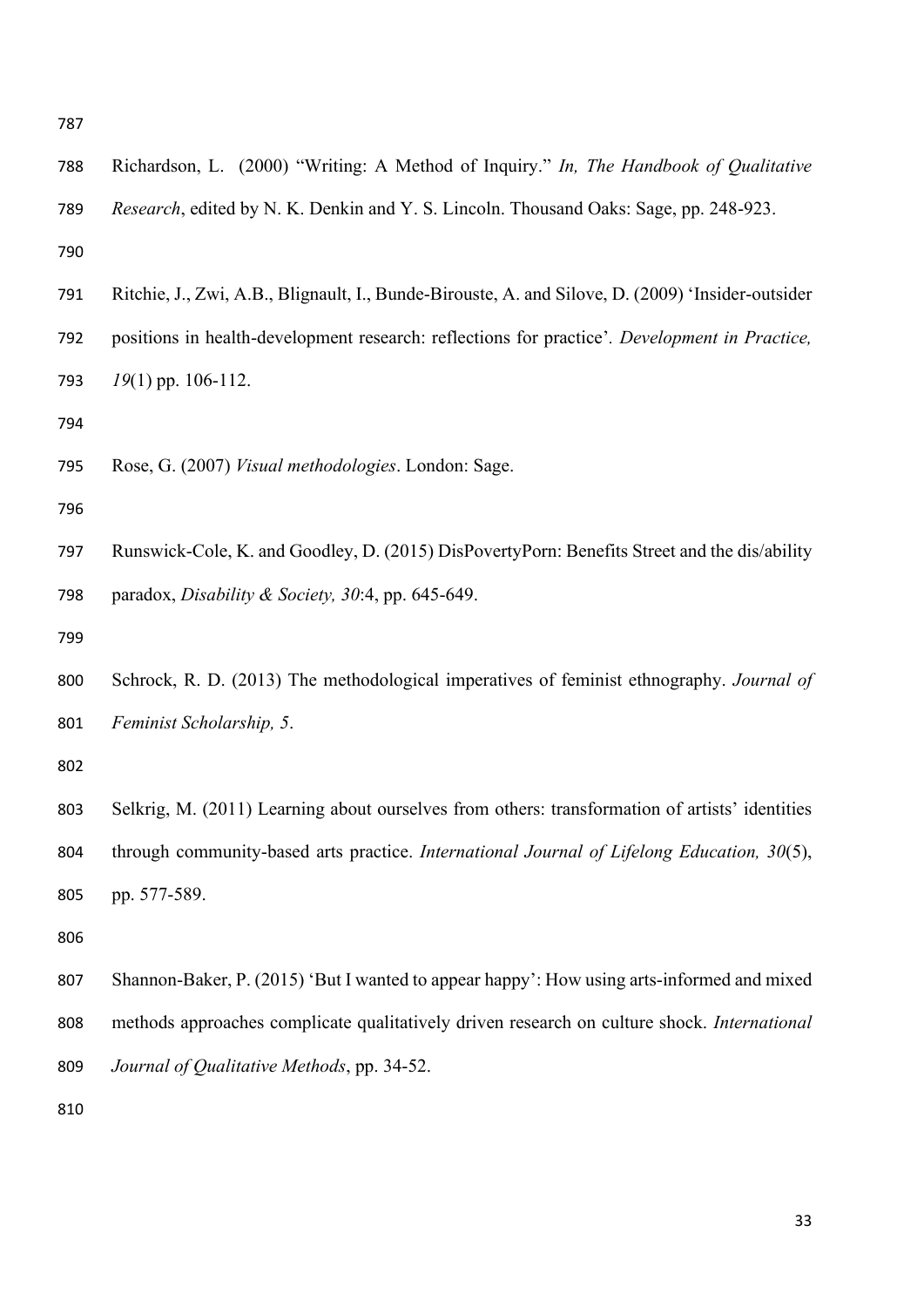| 811 | Sharkey, J., Olarte, A.C. and Ramirez, L.M. (2016) Developing a deeper understanding of |
|-----|-----------------------------------------------------------------------------------------|
| 812 | community-based pedagogies with teachers: learning with and from teachers in Colombia.  |
| 813 | Journal of Teacher Education, 67(4), pp. 306–319.                                       |

 Shaw, J., and Robertson, C. (1997) *Participatory video: a practical guide to using video creatively in group development work.* London: Routledge.

 Sitter, K.C. (2015) Participatory video analysis in disability research. *Disability and Society, 30*(6), pp. 910-923.

- Stickley, T., B. Crosbie, and A. Hui. (2012) The stage life: promoting the inclusion of young people through participatory arts. *British Journal of Learning Disabilities, 40*, pp. 251–258.
- Swindells, R., Lawthom, R., Rowley, K., Siddiquee, A., Kilroy, A. and Kagan, C. (2013) Eudaimonic well-being and community arts participation. *Perspectives in Public Health, 133*(1).

 Teti, M., Cheak-Zamora, N., Lolli, B. and Maurer-Batjer, A. (2016). Reframing Autism: Young Adults With Autism Share Their Strengths Through Photo-Stories. *Journal of Pediatric Nursing, 31*(6), pp. 619-629.

 Trowsdale, J. and Hayhow, R. (2015) Psycho-physical theatre practice as embodied learning for young people with learning disabilities. *International Journal of Inclusive Education, 19*(10), pp. 1022-1036.